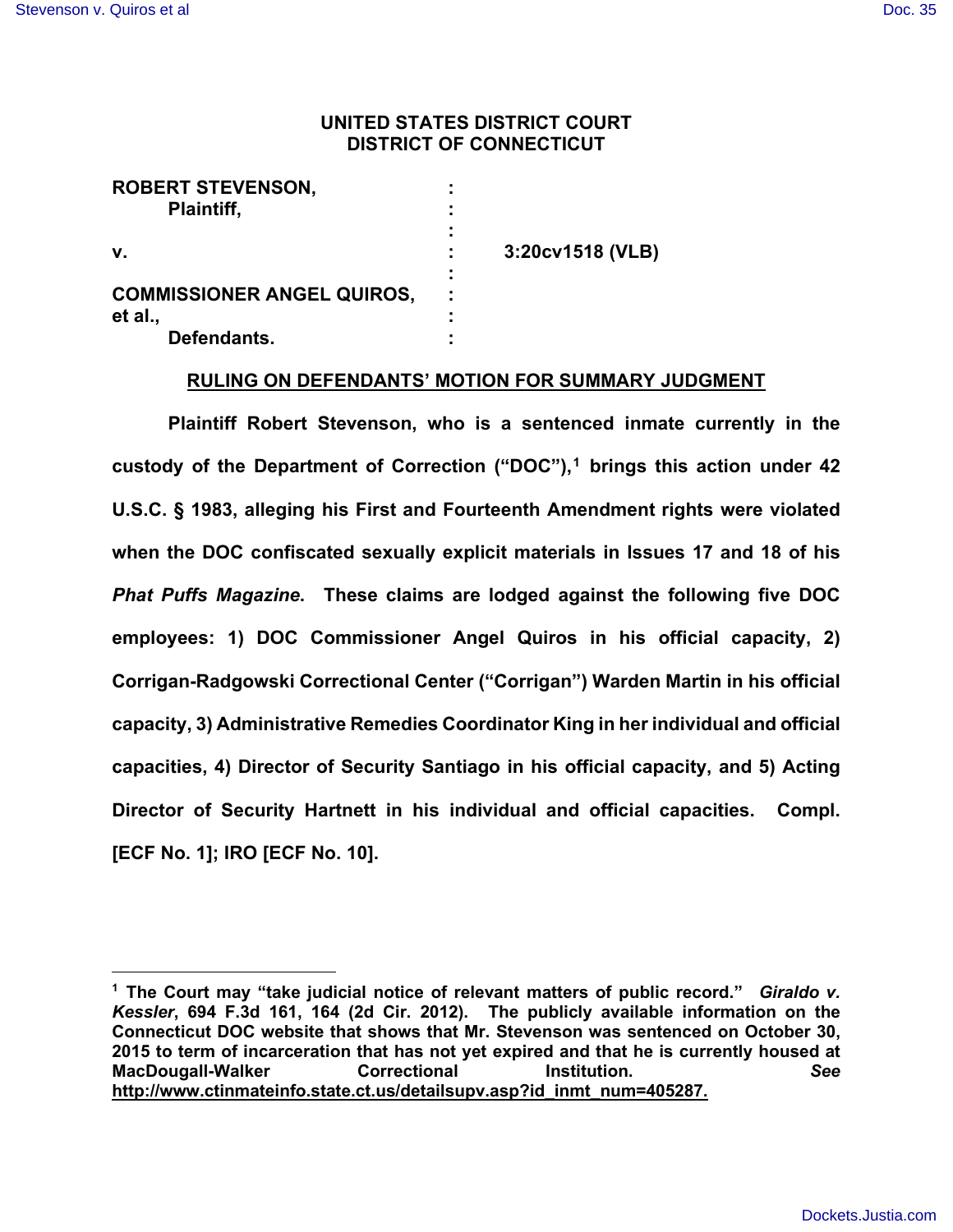**On September 1, 2021, Defendants filed a motion for summary judgment on all claims along with a memorandum of law and a Local Rule 56(a)1 Statement. Defs.' Summ. J. Mem [ECF No. 29-1]; Defs.' Rule 56(a) [ECF No. 29-1]. In response, Mr. Stevenson only filed a declaration, which includes his responses to Defendants' Local Rule 56(a) Statement. Pl.'s Decl. & Pl.'s Rule 56(a) [ECF No. 31]. He did not submit a memorandum of law. Defendants thereafter filed a reply. Defs.' Reply [ECF No. 32].** 

**After thorough review, Defendants' motion for summary judgment must be GRANTED.** 

### **I. MATERIAL FACTS**

**In deciding a motion for summary judgment, the Court may review the parties' Local Rule 56(a) Statements of Material Facts and supporting exhibits, including the plaintiff's declaration. When a plaintiff does not file a Local Rule 56(a)2 Statement, as is the case here, the Court must deem as admitted all Local Rule 56(a)1 material facts that are supported by evidence.[2](#page-1-0)** *See* **D. Conn. L. Civ. R. 56(a)1;** *Small v. Clements***, No. 3:18-CV-1731 (KAD), 2019 WL 5727388, at \*1, n.1 (D. Conn. Nov. 5, 2019);** *Wu v. Nat'l Geospatial Intel. Agency***, No. 3:14CV1603 (DJS), 2017 WL 923906, at \*2 (D. Conn. Mar. 8, 2017) (noting in context of** *pro se* **plaintiff's failure to submit a Local Rule 56(a)2 statement, that "***pro se* **parties are not excused from abiding by the Federal Rules of Civil Procedure") (citation omitted). The** 

<span id="page-1-0"></span>**<sup>2</sup> Defendants informed Mr. Stevenson of this requirement in their Notice to** *Pro Se* **Litigant.**  *See* **Notice [ECF No. 29-3].**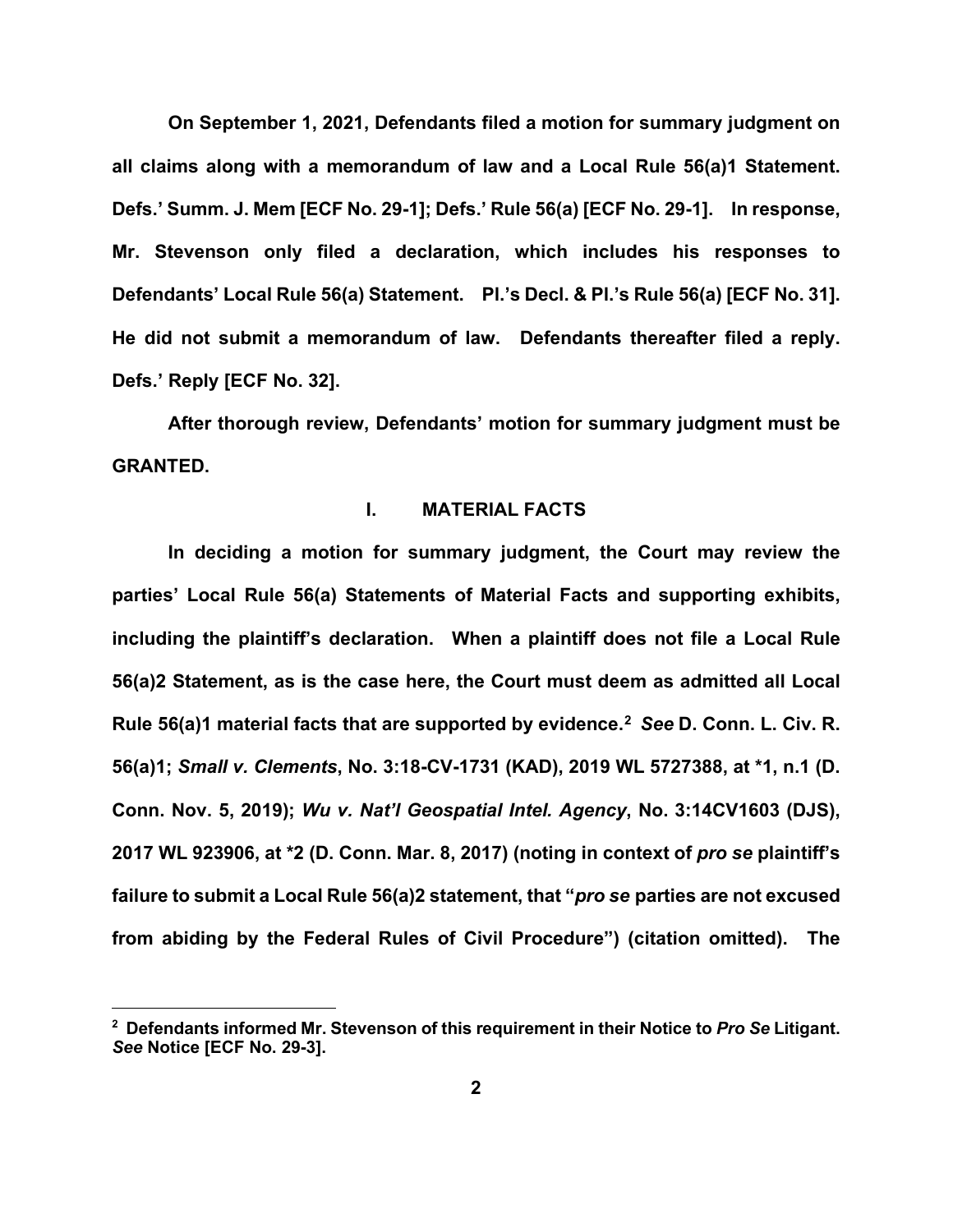**Court may also review the plaintiff's verified complaint at the summary judgment stage.** *See Patterson v. Cty. of Oneida***, 375 F.3d 206, 219 (2d Cir. 2004) (holding that a verified pleading that contains "allegations on the basis of the plaintiff's personal knowledge, and not merely on information and belief, has the effect of an affidavit and may be relied on to oppose summary judgment.");** *see Jordan v. LaFrance***, No. 3:18-CV-1541 (MPS), 2019 WL 5064692, at \*1 n. 1, \*4 (D. Conn. Oct. 9, 2019) (noting that court may review allegations of verified complaint in consideration of motion for summary judgment). The Court concludes that the below facts are not in dispute.** 

#### **A. The Parties**

**This case involves the DOC Media Review Board's confiscation of sexually explicit material in two of Mr. Stevenson's** *Phat Puffs Magazine* **Issues. During 2020 (the relevant time period), Mr. Stevenson was housed in DOC custody at Corrigan. Defs.' Rule 56(a) at ¶ 2. Also during the relevant time, Defendant King, a Corrigan Counselor, served on the Media Review Board ("MRB") as a Corrigan representative,** *see id.* **at ¶ 3, and Defendant Hartnett served as the Deputy Warden of DOC's Security Division and as the Director of Security's designee to review and adjudicate appeals filed by inmates challenging a decision of the MRB,** *id.* **at ¶ 4. The remaining Defendants—Warden Martin and Director of Security Santiago hold leadership positions but are not otherwise participants in the relevant conduct.** *See generally* **Compl.**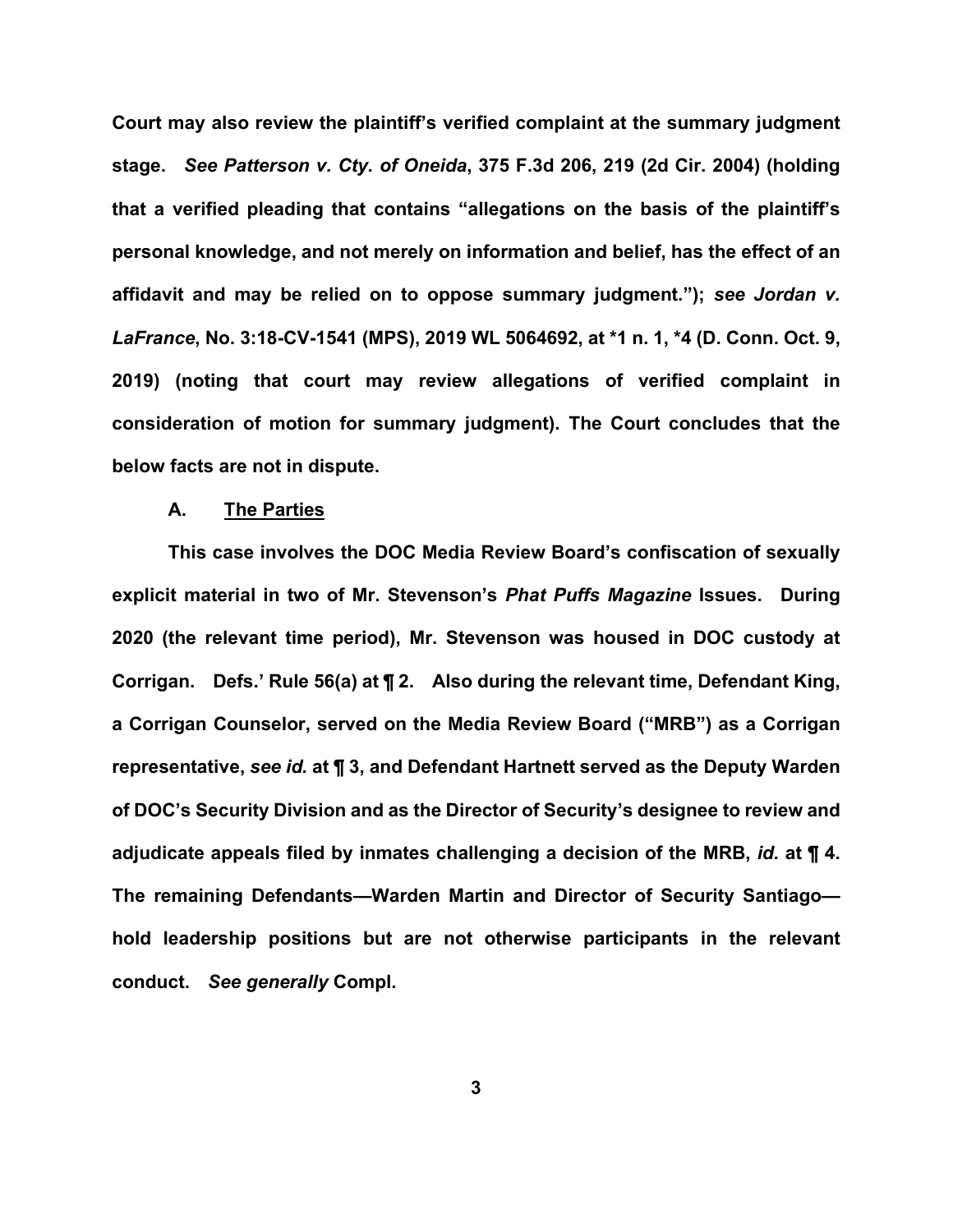## **B. Applicable Administrative Directives**

 **Two DOC Administrative Directives are relevant to the case here. First is Administrative Directive 10.7, which regulates the distribution of publications sent to inmates and permits the confiscation of material that "adversely affect[s] a valid penological interest." A.D. 10.7, Defs.' Summ. J. Ex. G [ECF No. 29- 10]. Second is Administrative Directive 9.6, which regulates inmates' grievances and appeals of DOC actions.** 

### **1.** *Administrative Directive 10.7*

**Inmates in DOC custody are generally permitted to order and receive publications that contain sexual content or content that is "unpopular or repugnant."** *Id.* **at § 10.7(4)(N)(1). The distribution of such is limited when a publication is "determined to be detrimental to the security, good order, or discipline of the facility or which may facilitate criminal activity."** *Id.* **at § 10.7(4)(N)(1). Content that falls within this category includes "sexually explicit material, either pictorial or written, which by its nature or content poses a threat to the security, good order, or discipline of the facility, facilitates criminal activity or harasses staff." Defs.' Rule 56(a) at ¶¶ 6, 7; A.D. 10.7(4)(N). Administrative Directive 10.7 prohibits distribution of written material that contains the following subjects: "1) sado-masochistic 2) bestiality; 3) involving minors; or 4) materials depicting sexual activity which involves the use of force or without the consent of one or more parties." Defs.' Rule 56(a) at ¶ 6; A.D. 10.7(4)(N)(g)(2).**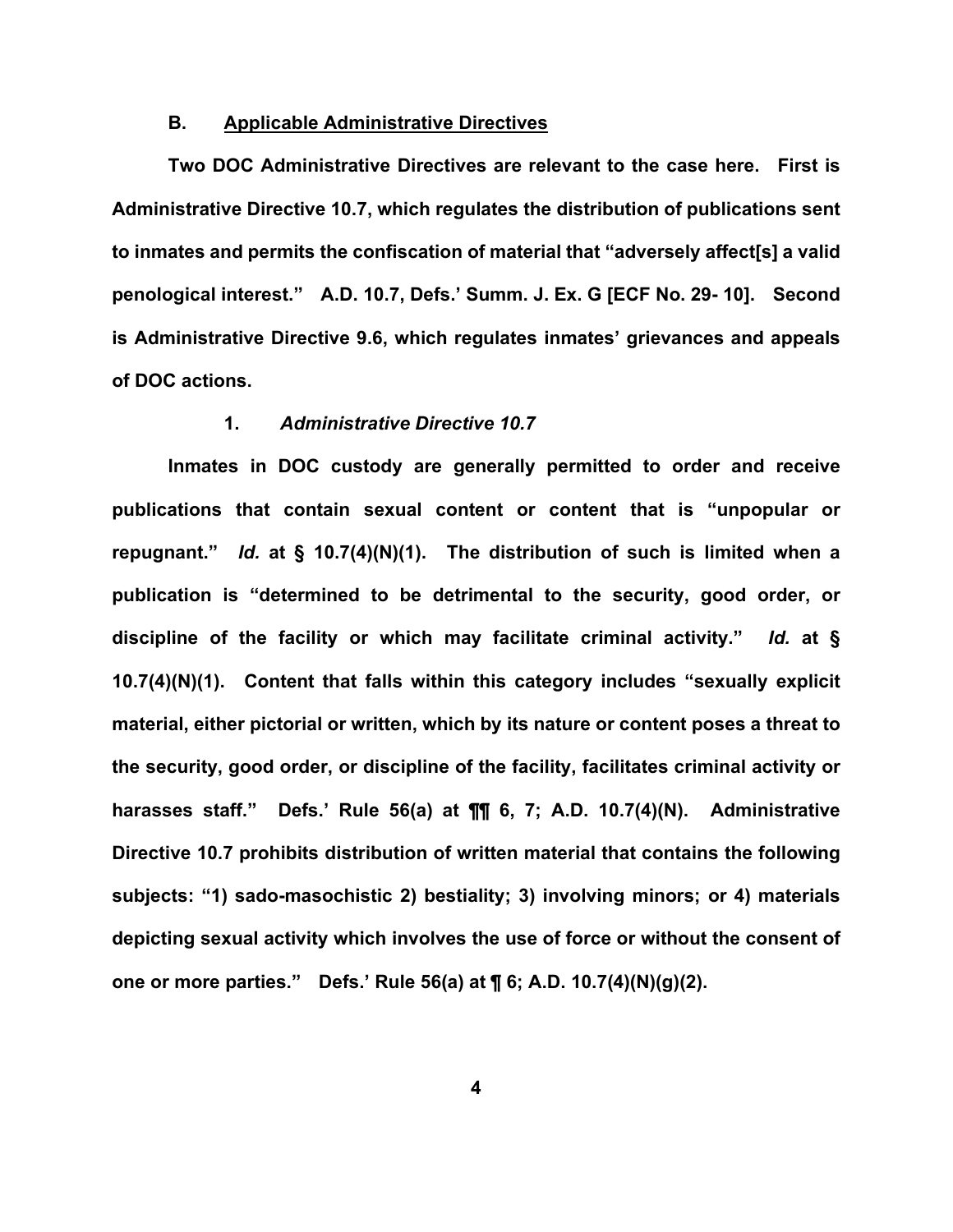**In addition to establishing the types of written material that must be excluded from distribution, Administrative Directive 10.7 establishes the DOC procedure for reviewing publications. Defs.' Rule 56(a) at ¶ 13;** *see* **A.D. 10.7(4)(N)(1). First, the facility's Unit Administrator or designee determines whether material is sexually explicit and should be rejected or confiscated.** *See* **A.D. 10.7(4)(N)(1)(g).** 

**Second, the MRB reviews the Unit Administrator's initial decision.** *See id.*  **The MRB meets twice per month and vote on the admissibility of all objectionable materials. Defs.' Rule 56(a) at ¶ 15. If the MRB concludes that five or fewer pages of a publication other than a book are objectionable, the objectionable pages are removed and the remainder of the publication is permitted.** *Id.* **However, if the MRB concludes that six or more pages of a publication other than a book contain objectionable material, the entire publication is rejected.** *Id.* **at ¶ 16.** 

**After each meeting, notice of the MRB's decision concerning the publications reviewed is issued to the inmate population and to all DOC facilities.**  *Id.* **at ¶ 17. If a publication is rejected, either in whole or in part, facility staff issues a Publication Rejection Notice to the affected inmate or inmates, indicating the rejected materials and the reason for such rejection.** *Id.* **at ¶ 18. Facility staff also issue a Publication Rejection Notice to advise the publisher that it may seek an independent review of the rejection by writing to the Commissioner or designee within 15 days of receipt of the rejection notice.** *Id.* **at ¶ 20. The MRB's decision is also uploaded to a centralized database that contains a list of publications that**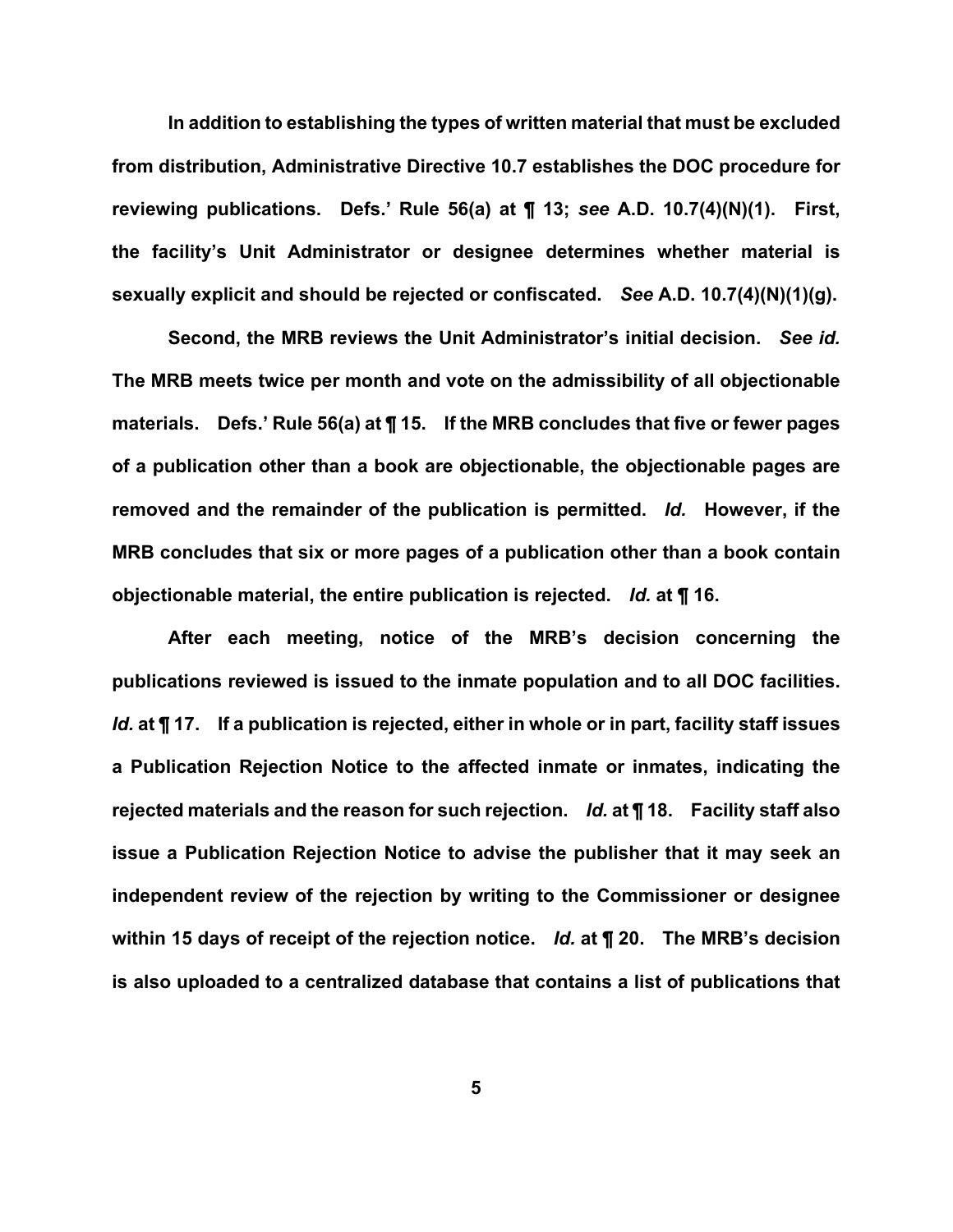**have received MRB review and is accessible to staff at each DOC facility reviewing incoming publications.** *Id.* **at ¶ 21.** 

 **Facility staff use this database to cross-check new publication arrivals with previous MRB review.** *Id.* **at ¶ 22. There are three possible outcomes for a new arrival: (1) if the publication has previously been reviewed and approved by the MRB, the publication will be permitted into the facility; (2) if the publication has previously been reviewed and rejected, facility staff will issue a Publication Rejection Notice and the inmate will have the ability to appeal the rejection; or (3) if a publication has not been reviewed by the MRB, facility staff will forward the publication to the MRB representative at the particular DOC facility, who will determine whether it can be approved without review by the MRB or whether it needs review, in which case it will be forwarded to the MRB.** *Id.* **at ¶¶ 22-24.**

**Deputy Warden Hartnett avers that keeping written sexually explicit material depicting sexual activity involving the use of force, sexual activity without consent, and/or sado-masochism out of DOC facilities furthers penological interests in rehabilitating offenders, maintaining secure and orderly facilities, and maintaining a non-hostile or offensive work environment.** *Id.* **at ¶ 9. He explains that such written sexually explicit materials can be counterproductive to these penological goals because such materials sensationalize sexual violence (especially violence against women), which may lead to hostility towards and objectification of women; an increased likelihood of aggression and future violence, including sexual aggression and violence; and a hyper-sexualized environment and increased**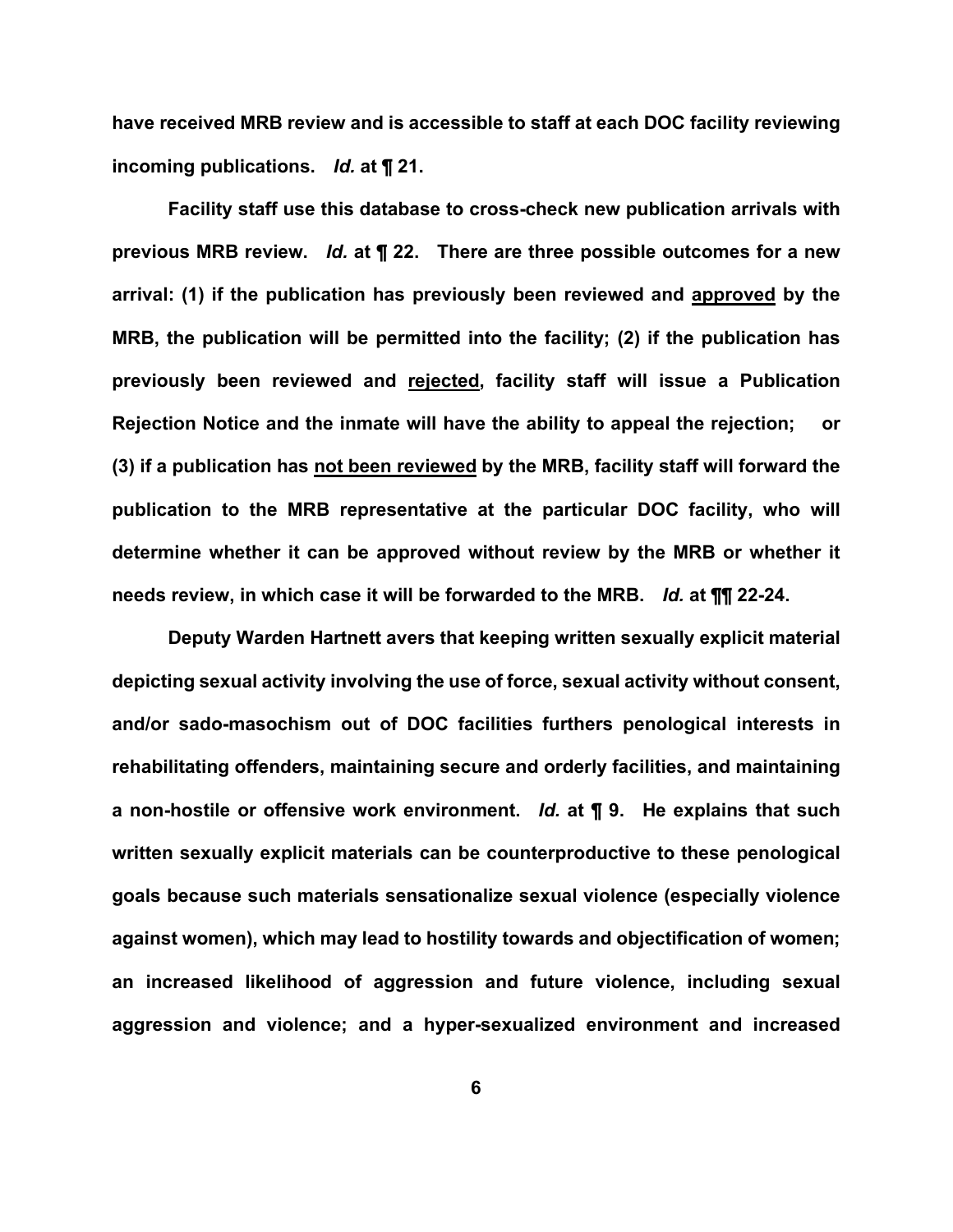**harassment or violence against staff, especially female staff.** *Id.* **at ¶¶ 9-12;** *see* **Hartnett Decl., Defs.' Summ. J. Ex. C [ECF No. 29-6] at ¶¶ 11-13.**

### **2.** *Administrative Directive 9.6*

**When an inmate appeals the MRB's rejection of any portion of a publication, his appeal is governed by the procedure outlined in Administrative Directive 9.6,**  *see* **A.D. 10.7(4)(N)(g)(2), which sets forth the grievance procedure for "any issue relating to policy and procedure, and compliance with established provisions," A.D. 9.6, Defs.' Summ. J. Ex. F [ECF No. 29-9] at 9.6(6).** 

**First, an inmate must seek informal resolution prior to filing a grievance.** *See* **A.D. 9.6(6)(A). But when verbal resolution is not possible, "the inmate shall submit a written request via CN 9601, Inmate Request Form."** *Id.*  **Administrative Directive 9.6(6)(C) specifically states that the inmate must include a copy of the Inmate Request Form (CN 9601) with the grievance (CN 9602) or an inmate must explain its absence.** *See* **A.D. 9.6(6)(C).**

**The Level-1 Grievance must be filed within thirty calendar days from the date of the occurrence or discovery of the cause of the Grievance and should include a copy of the response to the written request to resolve the matter informally or explain why the response is not attached.** *See* **A.D. 9.6(6)(C). The Unit Administrator shall respond in writing to the Level-1 Grievance within thirty business days of his or her receipt of the Grievance.** *See* **A.D. 9.6(6)(I).**

**Second, upon the disposition of the Level-1 Grievance by the Unit Administrator or the Unit Administrator's failure to dispose of the grievance in a**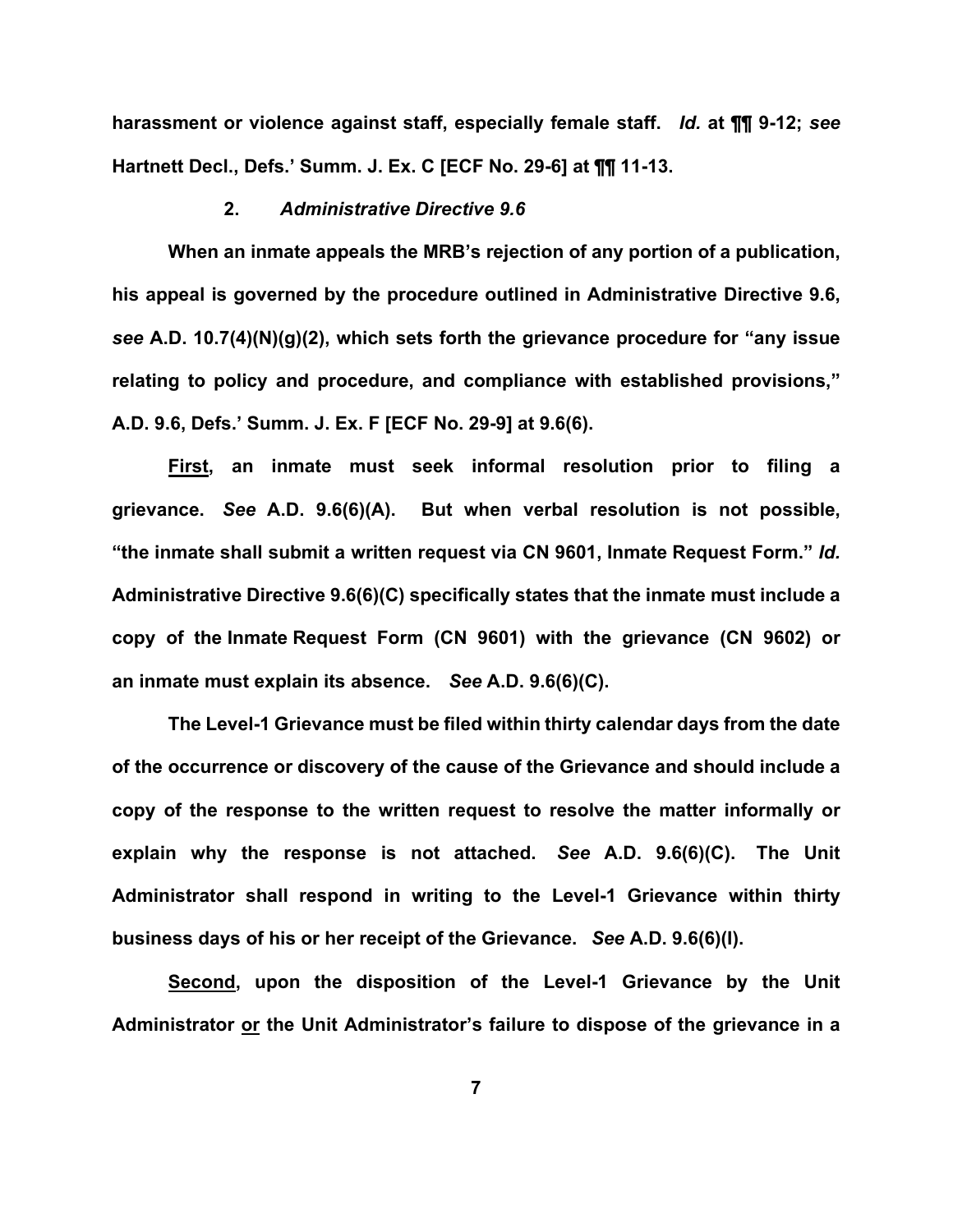**timely manner, the inmate may appeal to Level 2.** *See* **A.D. 9.6(6)(G), (I) & (K). A grievance returned without disposition due to a failure to comply with procedural requirements of Administrative Directive 9.6 may not be appealed.** *See* **A.D. 9.6(6)(G).** 

**A Level-2 Appeal of a disposition of a Level-1 Grievance must be filed within five calendar days from the inmate's receipt of the decision on the Level-1 Grievance.** *See* **A.D. 9.6(6)(K). The Level-2 Appeal of the Unit Administrator's failure to dispose of the Level-1 Grievance in a timely manner must be filed within 65 days from the date the Level-1 Grievance was filed by the inmate.** *See* **A.D. 9.6(6)(M).**

**Level-2 Appeals filed by inmates confined in Connecticut correctional facilities are reviewed by the appropriate District Administrator. A.D. 9.6(6)(K). The District Administrator is required to respond to the Level-2 Appeal within thirty business days of receipt of the appeal.** *See id.*

**Third, the resolution of an inmate's Level 2 appeal renders the appeal final.[3](#page-7-0)**  *See id.*

#### **C. Relevant Publications**

*Phat Puffs Magazine* **is a publication that contains sexual material. Defs.' Rule 56(a) at ¶¶ 26-27. Inmates in DOC custody regularly order** *Phat Puffs Magazine* **Issues.** *See id.* **Since August 2016, DOC has permitted numerous** *Phat* 

<span id="page-7-0"></span>**<sup>3</sup> In limited circumstances—i.e., challenges to department policy, the integrity of the grievance procedure or Level-2 Appeals to which there has been an untimely response by the District Administrator—an inmate must go pursue a "Level 3 appeal" rather than a Level 2 appeal.** *See* **A.D. 9.6(6)(L). These circumstances do not apply here.**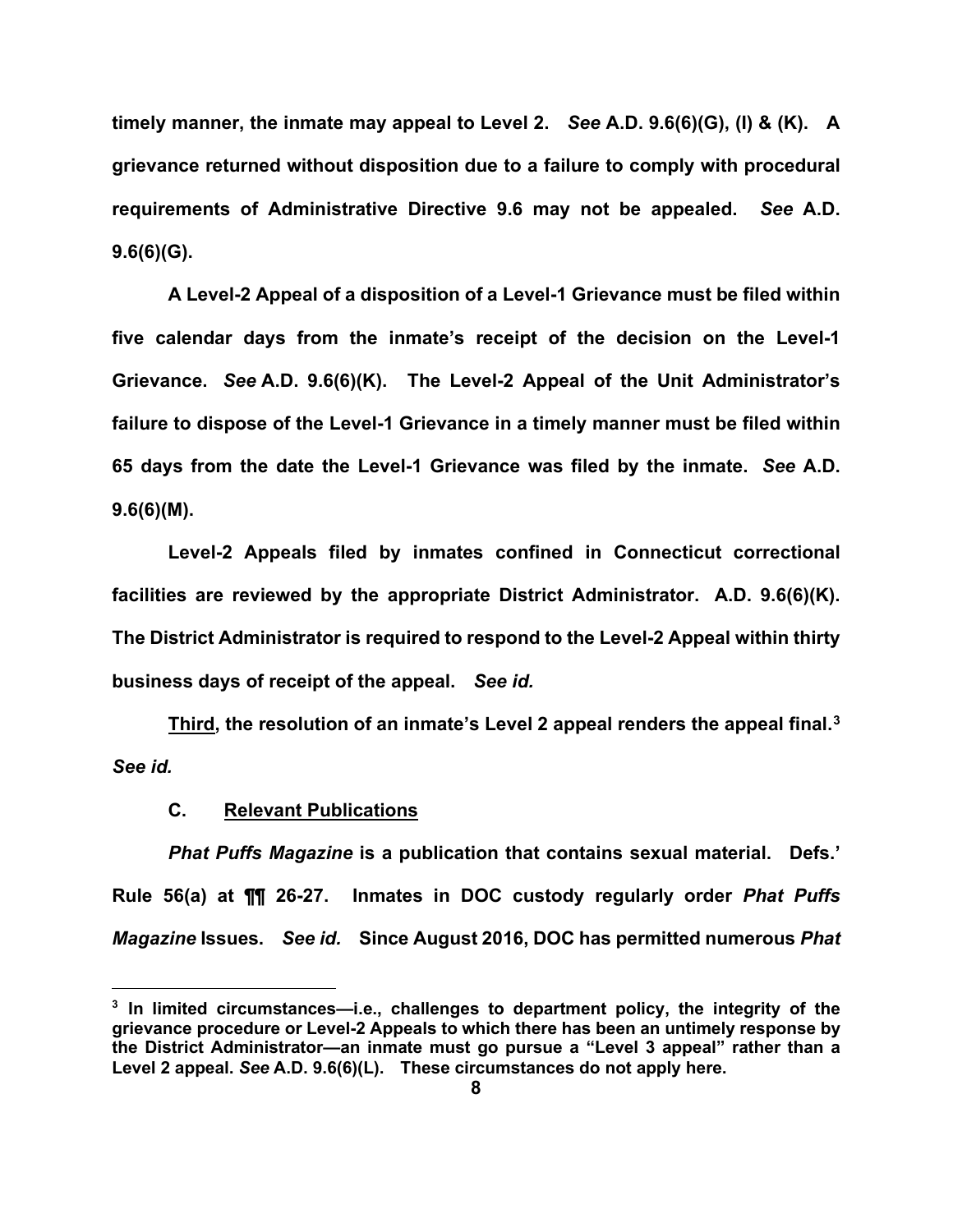*Puffs Magazine* **Issues into its facilities, and the MRB has approved more than it has rejected.** *Id.* **at ¶ 27.** 

**The covers of the two** *Phat Puffs Magazine* **Issues relevant to this action the** *Winter 2020 Issue 17* **and** *Summer 2020 Issue 18—***list the interior content as featuring one hundred pages of "THE HOTTEST LADIES AND EVENTS[;]" answers to "bold sexual questions[;]" models, strippers, housewives, porn stars, and strip club events; and "real player tips."** *See* **Winter 2020 & Summer 2020, Defs.' Summ. J. Exs. L & M [ECF Nos. 15 & 16] (emphasis in original).** 

## **1.** *Phat Puffs Winter 2020 Issue 17*

**In January 2020, the MRB determined that the** *Phat Puffs Winter 2020 Issue 17* **contained five pages of written sexually explicit material that should be excluded under Administrative Directive 10.7. Defs.' Rule 56(a) at ¶ 30. These five pages included material referencing sado-masochism; sexual activity without consent; and sexual activity involving the use of force, including bondage, rape, slapping/hitting women, and choking women.** *Id.* **at ¶ 31;** *see* **Winter 2020 at 4-8; Pl.'s Grievances, Defs.' Summ. J. Ex. I [ECF No. 29-12] at 8-9.** 

**On July 14, 2020, Defendant King issued Mr. Stevenson a Publication Rejection Notice for** *Phat Puffs Winter 2020 Issue 17***, indicating that the MRB removed five pages containing sexually explicit material prohibited by Administrative Directive 10.7. Defs.' Rule 56(a) at ¶ 29; Pl.'s Grievances at 8.**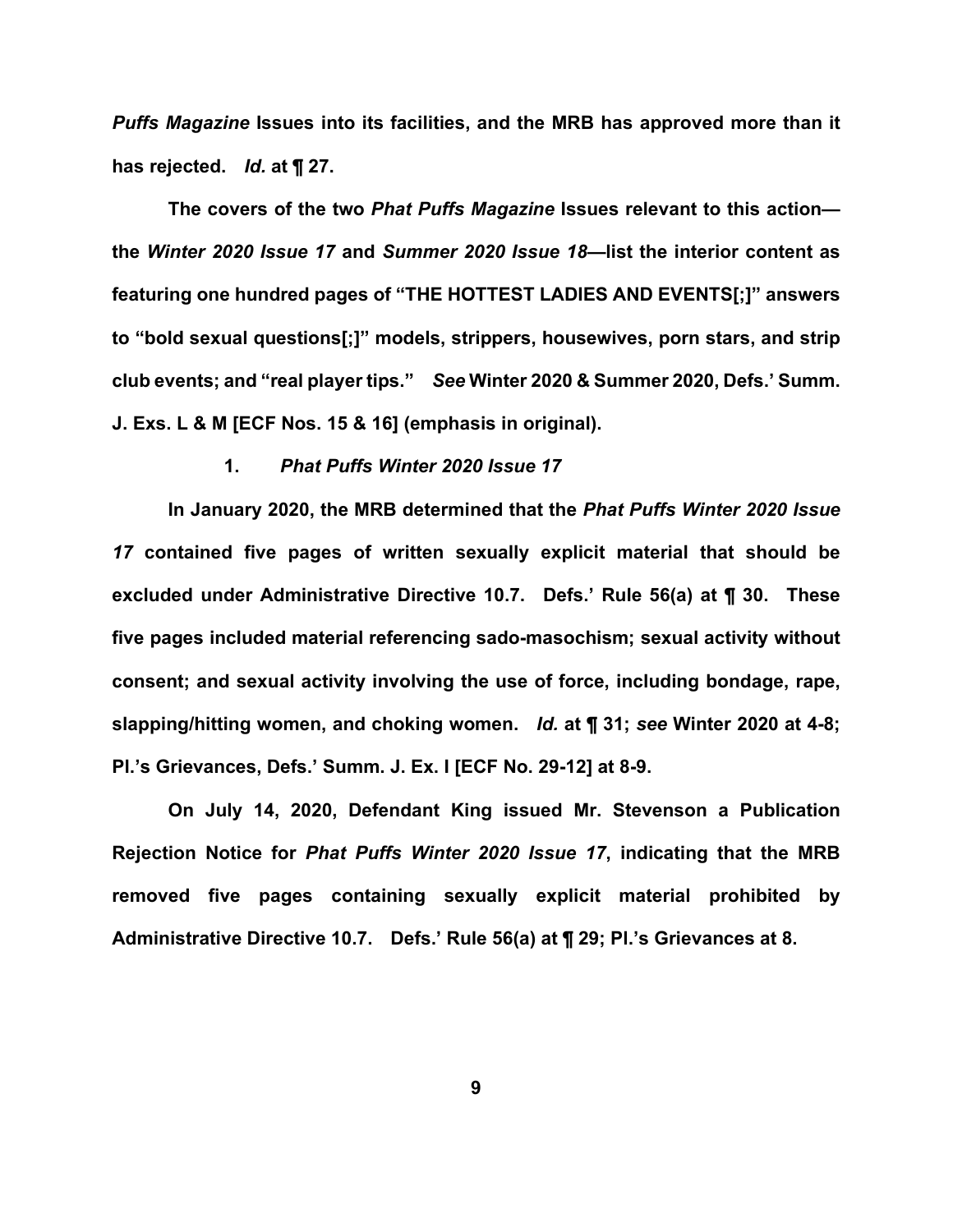**After Mr. Stevenson received his** *Phat Puffs Winter 2020 Issue 17***, he filed an appeal dated July 16, 2020. Defs.' Rule 56(a) at ¶ 33. Mr. Stevenson's appeal stated:**

**On July 15, 2020 I got 1 of my 2 magazines Phat Puff #17 with a rejection notice[.] Now on the notice they checked off #7 on it and they said and rip[p]ed out 16, 17, 29, 41 & 73 because they have "visual depiction of sexual activity or nudity" but Phat Puff is a non-nude magazine[.] I have a bunch of Phat Puff magazine[s] that have no pages ripped out[.] [W]hoever ripped the pages out didn't give a detail explanation of the reason of reject[.] They just put the page number[.] [A]lso they didn't follow the guide lines of 18- 91-39 because the magazine doesn't have criminal activity or harasses staff[,] doesn[']t have nudity or visual depiction of sexual[] activity[.] Pictorial depiction of nudity is defined as []visual depiction or display of genitalia, public region, anus, or female breast where areola is visible and not completely and opaquely covered and the Phat Puff brand doesn[']t show none of these things[.]** 

**Pl.'s Grievances at 7. He requested a replacement of his "damage[d] property because ripping out pages without no legit[imate] reason" and he had "payed [sic] for a non-nude Magazine that has nothing that 18-31-39 is against[.]"** *Id.*

**Director of Security's designee, Defendant Hartnett, reviewed and responded to Mr. Stevenson's appeal. Defs.' Rule 56(a) at ¶ 34. Defendant Hartnett upheld the rejection on the basis that the five pages were properly removed as they contained interview commentary concerning sado-masochism and sexual activity involving the use of force.** *Id.* **at ¶ 35; Hartnett Decl. at ¶¶ 39- 40; Pl.'s Grievances at 9. In a letter dated August 21, 2020, Hartnett explained the partial rejection of his** *Phat Puffs Magazine Issue 17* **was due to written material, specifically interview commentary, on five pages that "contain[ed] subject matter**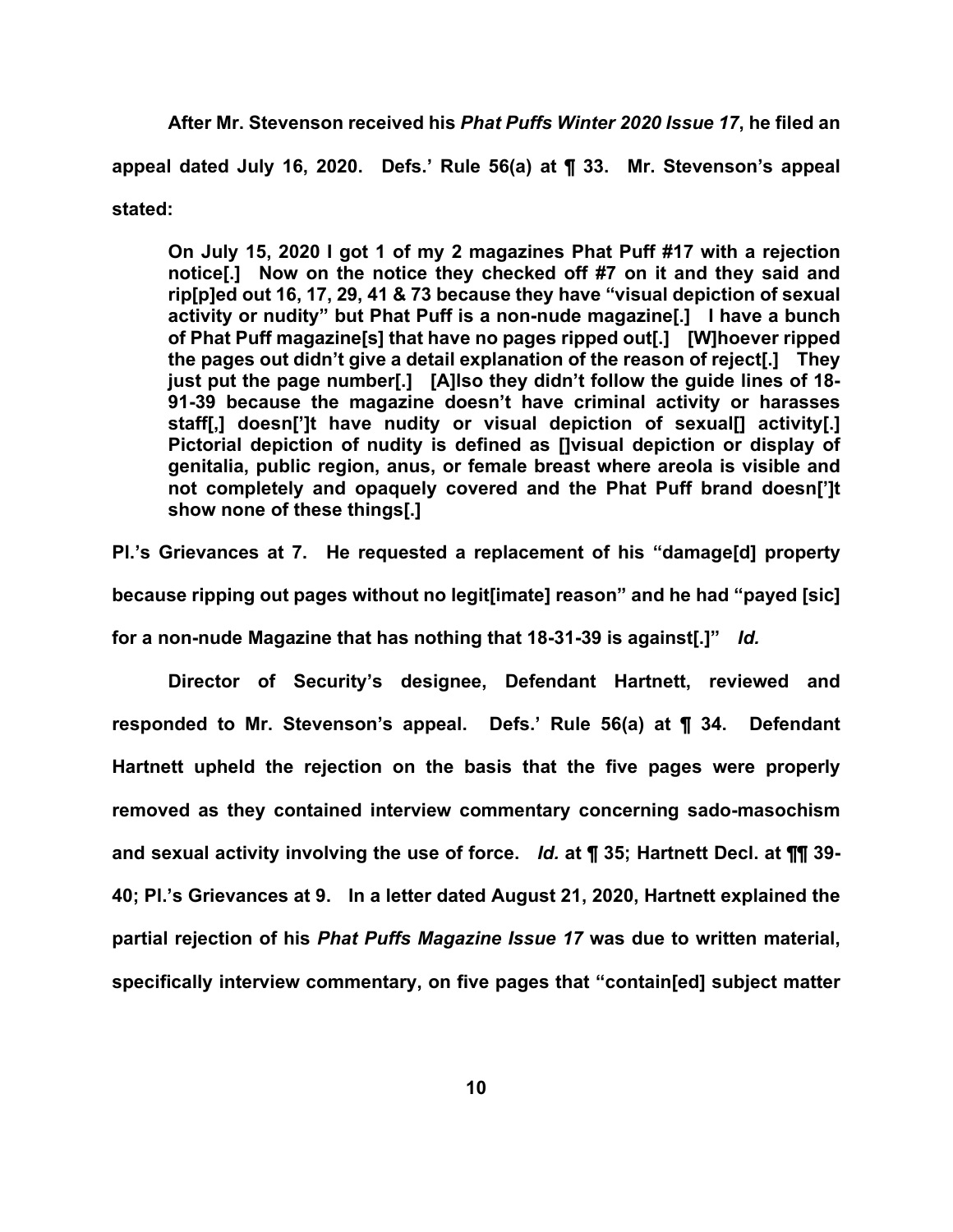**related to sado-masochism and sexual activity involving the use of force." Rule 56(a) at ¶ 36; Hartnett Decl. at ¶ 36, 40; Pl.'s Grievances at 9.** 

# **2.** *Phat Puffs Magazine Summer 2020 Issue 18*

**On July 28, 2020, Defendant King issued Mr. Stevenson a Publication Rejection Notice for** *Phat Puffs Summer 2020 Issue 18***, indicating the MRB determined the Issue could not be distributed, because it contained more than five pages of sexually explicit material prohibited by Administrative Directive 10.7. Defs.' Rule 56(a) at ¶¶ 38-39; s***ee* **Summer 2020 at 4-14; Pl.'s Grievances at 5.** 

**Mr. Stevenson appealed the Rejection Notice on July 28, 2020***.* **Defs.' Rule 56(a) at ¶ 45. In his appeal, Mr. Stevenson stated:**

**On 7-28-20 I received a rejection notice of Phat Puff #18 in it[s] entirety[.] I have 8 Phat Puff magazine[.] Some have all the pages in and some don't[.] [T]hey are made from the same Publisher (Sub O Ent. Inc)[.] [I]t is a nonnude magazine[.] [R]ejecting the entirety of it because of criteria 7 is not a legitimate reason because I have 8 Phat Puff Magazine that I can show as evidence and they been accepted in this facility[.] [A]lso you did not give a detailed explanation of reason for rejection[.] "See above" is not one. Prison officials is to follow rules and rejecting #18 and [l]etting 17, 16, 15 in is not [following the rules] because they are from the same Publisher (Sub O Ent Inc).[4](#page-10-0)** 

**Pl.'s Grievances at 3. He requested that he "get issue #18 in its entirety because** 

**it doesn't meet any criteria" as** *Phat Puffs* **a "is a non-nude magazine."** *Id.* **He** 

**stated further he has "8 magazines to prove it and most are in its entirety."** *Id.*

<span id="page-10-0"></span>**<sup>4</sup> Mr. Stevenson indicates that** *Issue 15* **and** *Issue 16* **have been permitted in their entirety.**  *Id.*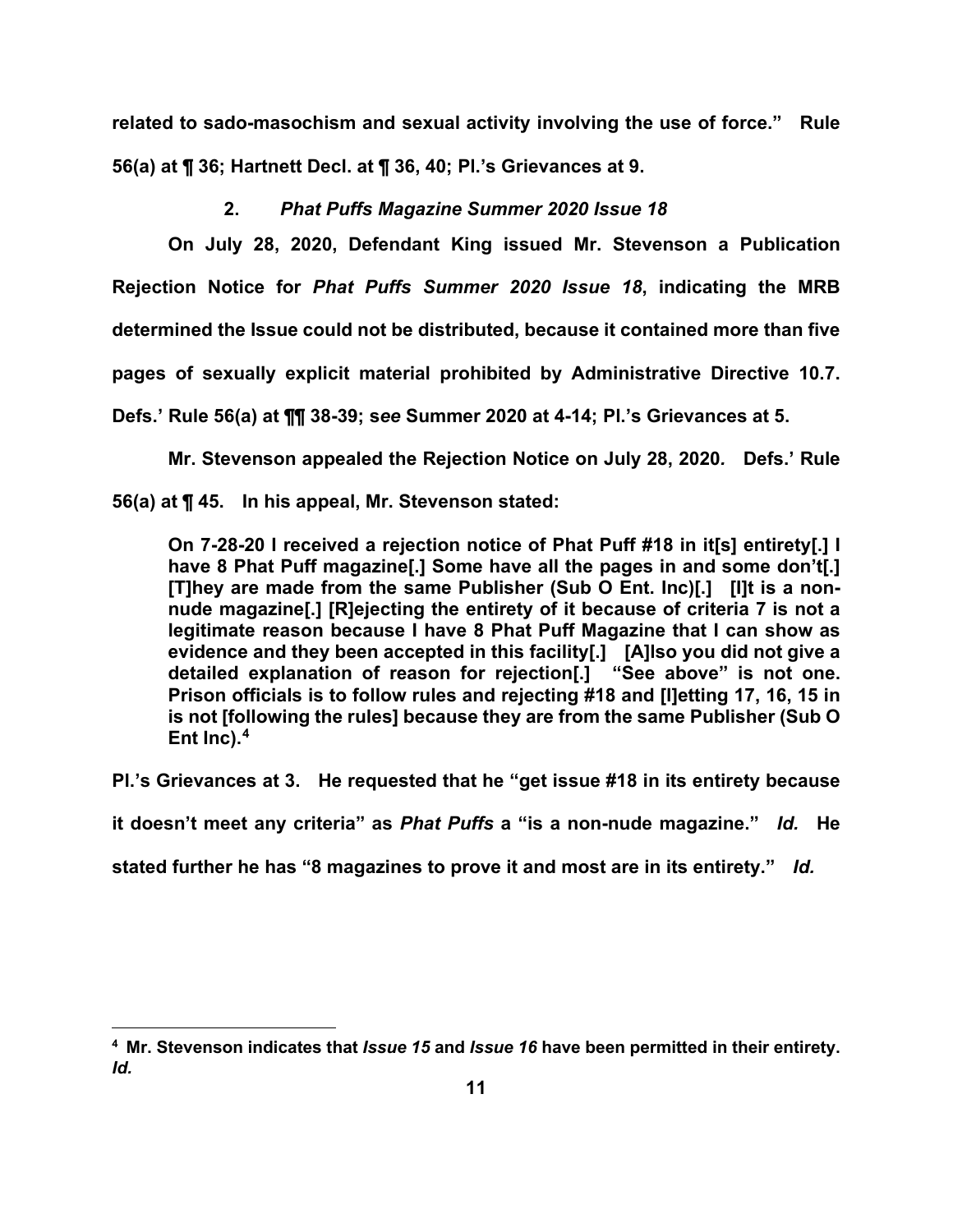**On August 12, 2020, Defendant Hartnett notified Mr. Stevenson that the MRB conducted an independent review but his appeal was denied. Defs.' Rule 56(a) at** 

**¶ 45. Hartnett's letter explained:** 

**Based on your appeal, this publication has been reevaluated. A review of the written content of this issue of the magazine revealed 11 pages where interview questions and subsequent answers were specific to sexual activity involving[:] punching, choking, slapping, hair pulling, and spitting. . . . Written content of this type is prohibited. Because there are more than (5) pages of rejectable content, the magazine has been rejected in its entirety.**

**Hartnett's Decl. at ¶ 30; Pl.'s Grievances at 5.** 

## **3.** *Letters to Penthouse*

*Letters to Penthouse* **is a publication that contains sexually-related material, and it distributes multiple Issues each year, which are purchased by inmates in DOC's custody. Defs.' Rule 56(a) at ¶ 47. Like** *Phat Puffs Magazine***, it has been reviewed on numerous occasions by the MRB and Issues have both been approved and rejected.** *Id.* **at ¶ 48. Since August 2016,** *Letters to Penthouse* **and** *Phat Puffs Magazine* **have been approved by the MRB at similar rates, although** *Phat Puffs Magazine* **has a slightly higher approval rate.** *Id***.** 

## **II. LEGAL STANDARD**

**Summary judgment should be granted "if the movant shows that there is no genuine dispute as to any material fact and the movant is entitled to judgment as a matter of law." Fed. R. Civ. P. 56(a). The moving party bears the burden of proving that no genuine factual disputes exist.** *See Vivenzio v. City of Syracuse***, 611 F.3d 98, 106 (2d Cir. 2010). "In determining whether that burden has been met, the court is required to resolve all ambiguities and credit all factual inferences that**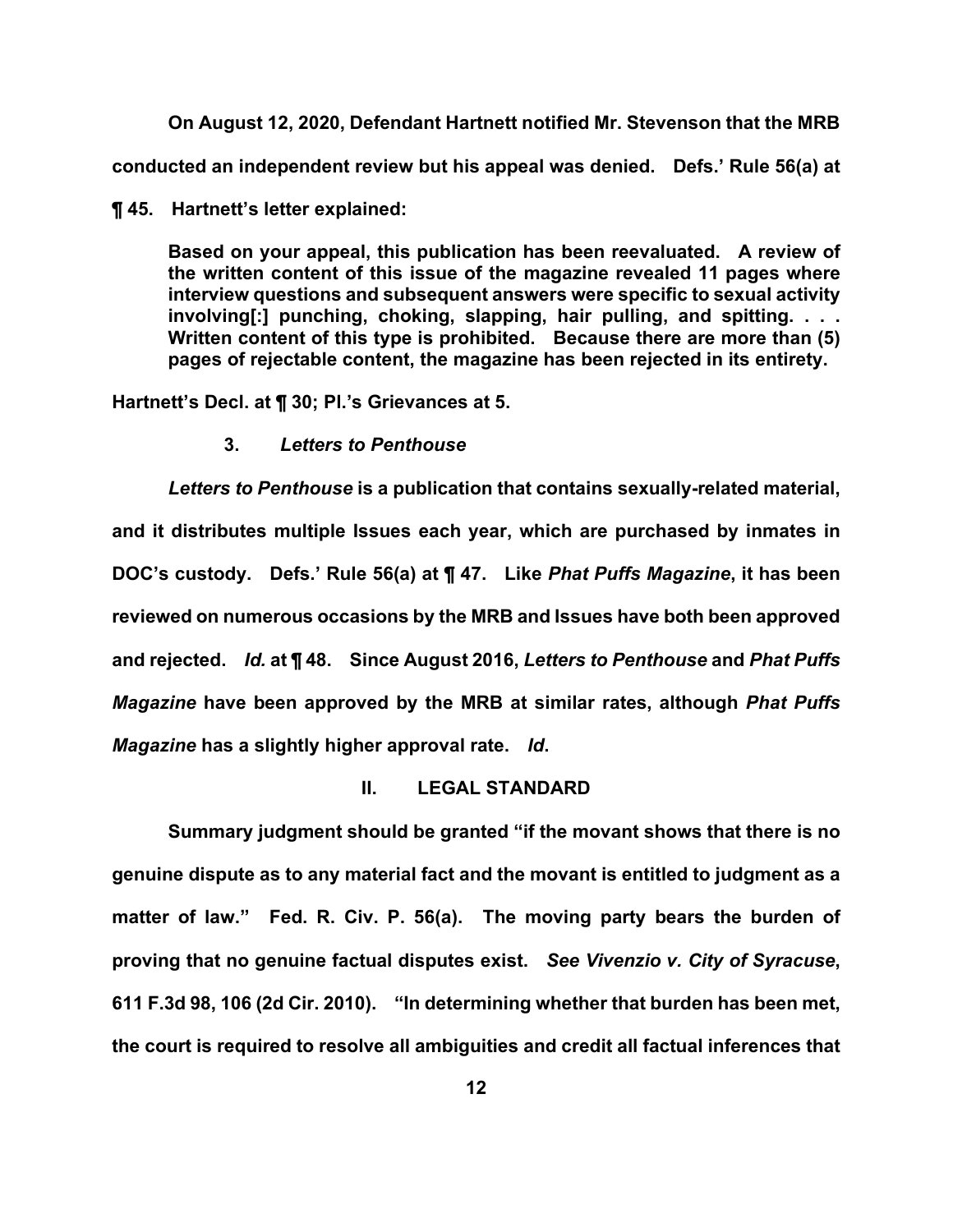**could be drawn in favor of the party against whom summary judgment is sought."**  *Id***. (citing** *Anderson v. Liberty Lobby, Inc.***, 477 U.S. 242, 255 (1986);** *Matsushita Electric Indus. Co. v. Zenith Radio Corp.***, 475 U.S. 574, 587 (1986)). This means that "although the court should review the record as a whole, it must disregard all evidence favorable to the moving party that the jury is not required to believe."**  *Reeves v. Sanderson Plumbing Prods., Inc.***, 530 U.S. 133, 151 (2000);** *see Welch-Rubin v. Sandals Corp.***, No. 3:03-cv-00481, 2004 WL 2472280, at \*4 (D. Conn. Oct. 20, 2004) ("At the summary judgment stage of the proceeding, [the moving party is] required to present admissible evidence in support of their allegations; allegations alone, without evidence to back them up, are not sufficient.") (citing**  *Gottlieb***, 84 F.3d at 518);** *Martinez v. Conn. State Library***, 817 F. Supp. 2d 28, 37 (D. Conn. 2011). Put another way, "[i]f there is any evidence in the record that could reasonably support a jury's verdict for the nonmoving party, summary judgment must be denied."** *Am. Home Assurance Co. v. Hapag Lloyd Container Linie, GmbH***, 446 F.3d 313, 315–16 (2d Cir. 2006) (internal quotation marks and citation omitted).** 

**A party who opposes summary judgment "cannot defeat the motion by relying on the allegations in his pleading, or on conclusory statements, or on mere assertions that affidavits supporting the motion are not credible."** *Gottlieb v. Cnty of Orange***, 84 F.3d 511, 518 (2d Cir. 1996). Where there is no evidence upon which a jury could properly proceed to find a verdict for the party producing it and upon whom the onus of proof is imposed, such as where the evidence offered consists**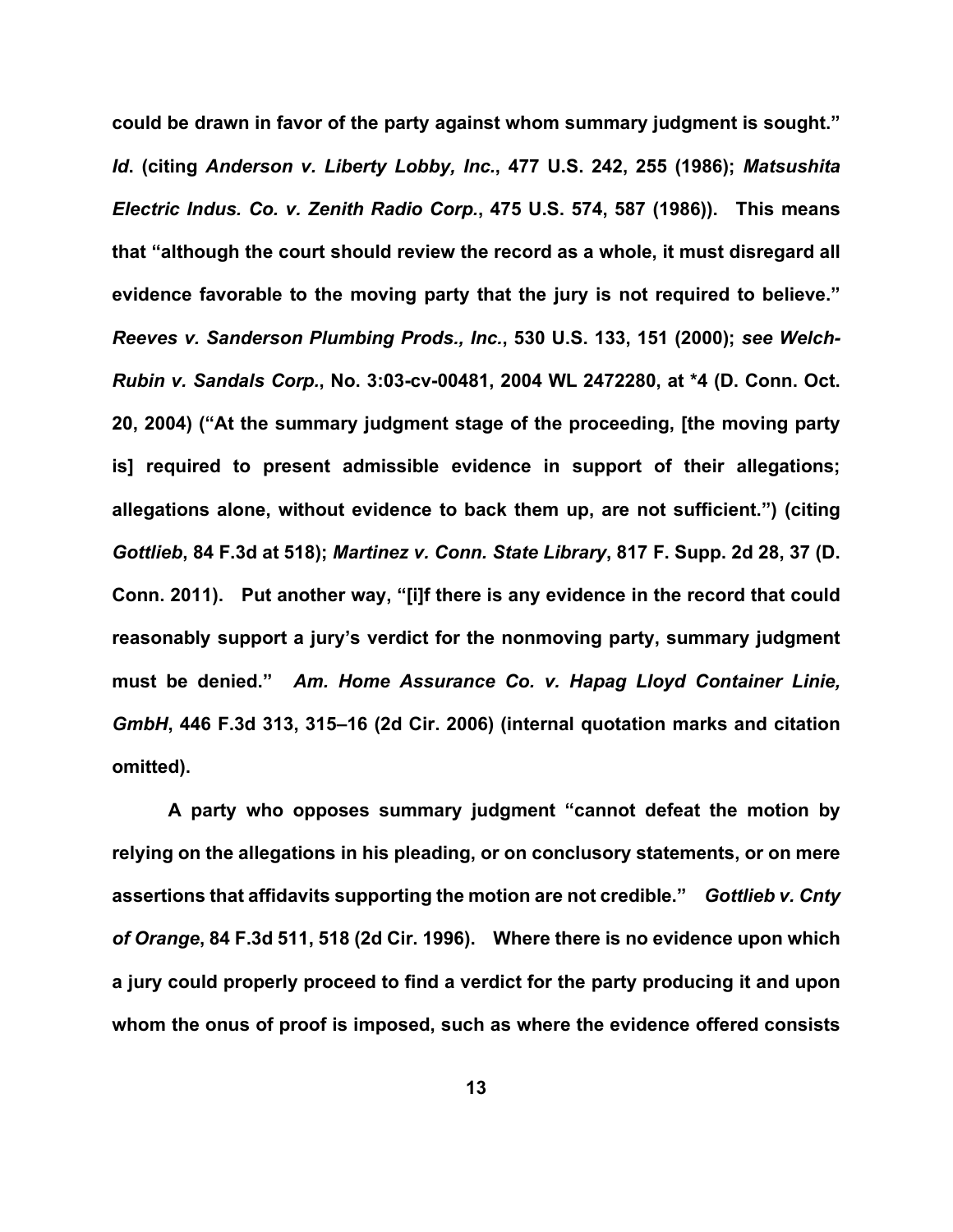**of conclusory assertions without further support in the record, summary judgment may lie.** *Fincher v. Depository Trust & Clearing Corp.***, 604 F.3d 712, 726–27 (2d Cir. 2010).** 

## **III. DISCUSSION**

**Defendants move for summary judgment on both the First and Fourteenth Amendment claims. With respect to the First Amendment claims, Defendants argue that it fails on the merits. As for the Fourteenth Amendment claims, Defendants makes three arguments: 1) that Mr. Stevenson has failed to exhaust his administrative remedies in compliance with the Prison Litigation Reform Act ("PLRA"); 2) that the claims fail on the merits, and 3) that Mr. Stevenson does not have standing to raise third-party injuries. Defendants last argue they are entitled to qualified immunity on official capacity injunctive relief claims. Defs.' Mem. at 12-39; Defs.' Reply at 6-10.** 

#### **A. First Amendment**

**"[C]onfinement and the needs of the penal institution impose limitations on constitutional rights, including those derived from the First Amendment, which are implicit in incarceration."** *Jones v. North Carolina Prisoners' Lab. Union***, 433 U.S. 119, 125 (1977). "A prison inmate, therefore, retains those First Amendment rights that are not inconsistent with his status as a prisoner or with the legitimate penological objectives of the corrections system."** *Giano v. Senkowski***, 54 F.3d 1050, 1053 (2d Cir. 1995). Thus, "[w]hen a prison regulation or practice offends a fundamental constitutional guarantee, federal courts will discharge their duty to**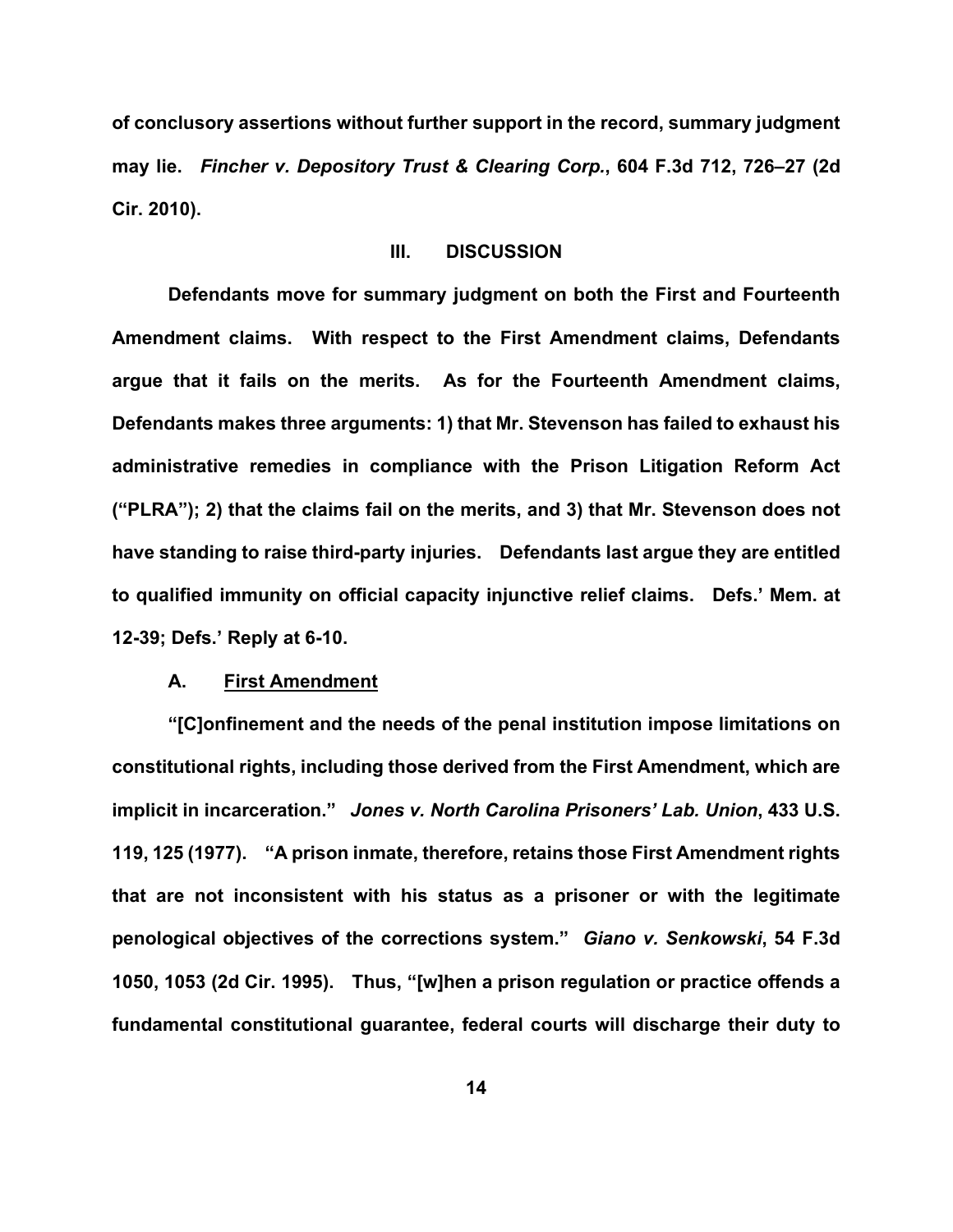**protect constitutional rights.'"** *Turner v. Safley,* **482 U.S. 78, 84 (1987) (internal quotation marks omitted).** 

**"Deference should be accorded to decision-making in the corrections system because courts are 'ill equipped to deal with the increasingly urgent problems of prison administration and reform' and '[r]unning a prison is an inordinately difficult undertaking that requires expertise, planning, and the commitment of resources, all of which are peculiarly within the province of the legislative and executive branches of government.'"** *Reynolds v. Quiros***, 25 F. 4th 72, 83 (2d Cir. 2022) (quoting** *Turner***, 482 U.S. at 84–85). Thus, "the appropriate standard of review is 'reasonableness.'"** *Id.* **"[T]he burden of proof is 'not on the State to prove the validity of prison regulation but on the prisoner to disprove it.'"**  *Reynolds***, 25 F. 4th at 84 (quoting** *Overton v. Bazzetta***, 539 U.S. 126, 132 (2003)).**

**In reviewing the validity of prison regulations, courts apply the factors laid out by the Supreme Court in** *Turner v. Safley***: (1) whether there is a "valid, rational connection" between the regulation and the legitimate government interest put forward to justify it; (2) whether inmates have alternative means of exercising the burdened right; (3) what impact accommodating the right would have on guards, other inmates, and prison resources generally; and (4) how the regulation compares to proposed alternatives. 482 U.S. at 89;** *see also Johnson v. Goord***, 445 F.3d 532, 535 (2d Cir. 2006);** *see Shakur v. Selsky***, 391 F.3d 106, 113 (2d Cir. 2004).**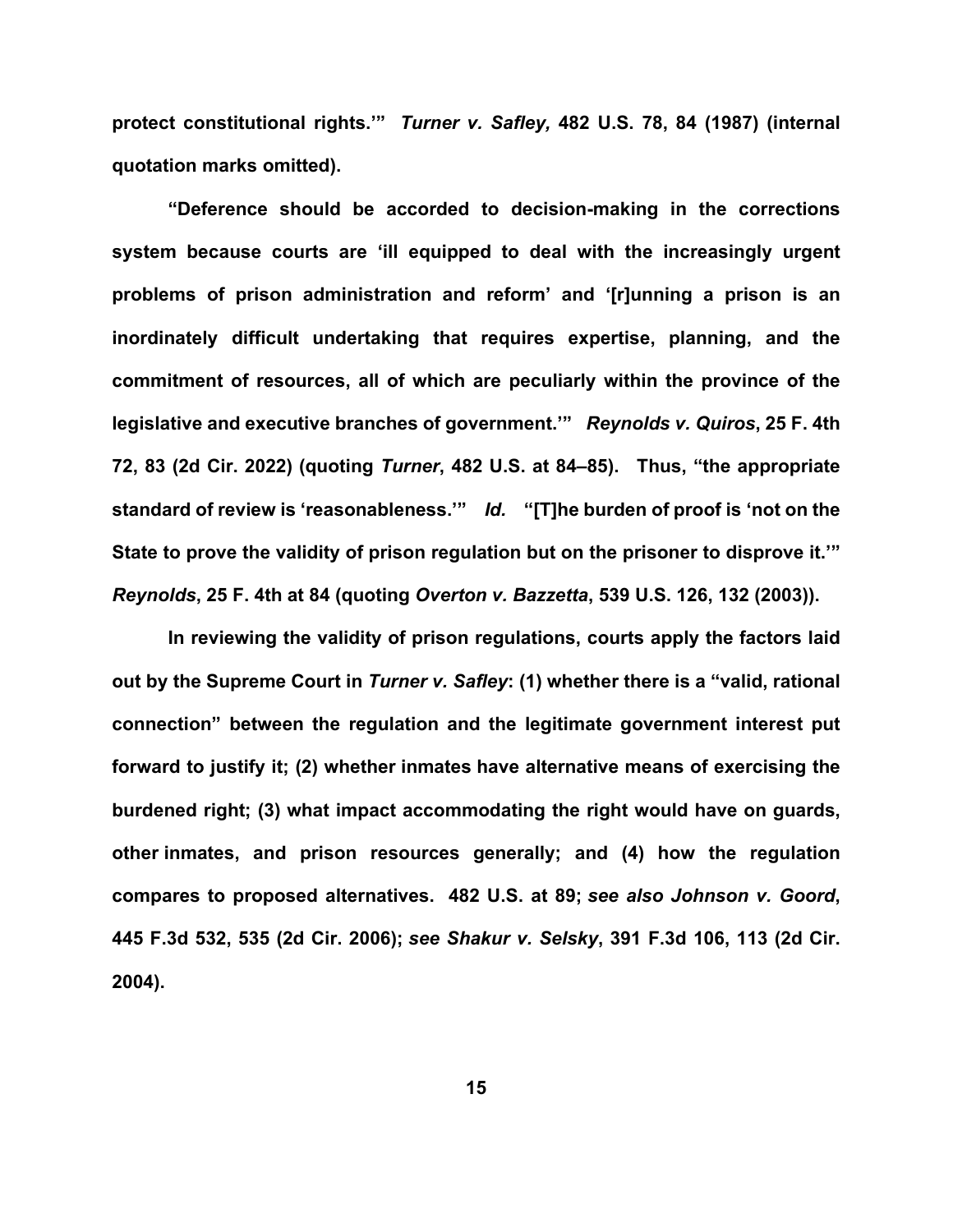**Earlier this year, the Second Circuit ruled in** *Reynolds v. Quiros* **that Administrative Directive 10.7's regulation of sexually explicit material does not violate inmates' First Amendment rights. The DOC had offered the following justifications: "(1) ensuring the safety and security of prisons; (2) encouraging the rehabilitation of inmates; and (3) promoting a non-hostile and less offensive work environment for DOC employees."** *Reynolds***, 25 F. 4th at 84. The Second Circuit addressed all four** *Turner* **factors and found the regulations facially reasonable.**  *See id.* **at 95. While** *Reynolds* **dealt with Administrative Directive 10.7's regulation of pictorial images, the Second Circuit acknowledged that the "written material" prohibition—excluding only sado-masochism, bestiality, conduct involving minors, and sexual activity involving the use of force or without consent—is less restrictive than the "pictorial depictions" prohibition that also prohibits depiction of sexual intercourse, masturbation, and bodily functions.** *Id.* **at 81. The broad**  *Reynolds* **holding, that Administrative Directive 10.7 is constitutional, therefore applies to this case here.** 

**Courts have recognized that the** *Turner* **factors apply to both facial and asapplied challenges.** *See, e.g., Azukas v. Arnone***, No. 3:14-CV-721 (RNC), 2017 WL 1282196, at \*2 (D. Conn. Mar. 31, 2017) (citing** *United States v. Reid***, 369 F.3d 619, 626 (1st Cir. 2004));** *Henderson v. Hembrook***, 18-CV-6091-FPG, 2021 WL 365925 (W.D.N.Y. Feb. 3, 2021).** *Reynolds* **forecloses a facial challenge, but Mr. Stevenson has alleged an "as applied" First Amendment challenge to the Defendants' treatment of his** *Phat Puffs Magazine Issue 17* **and** *Issue 18***.** *See* **IRO at 8.**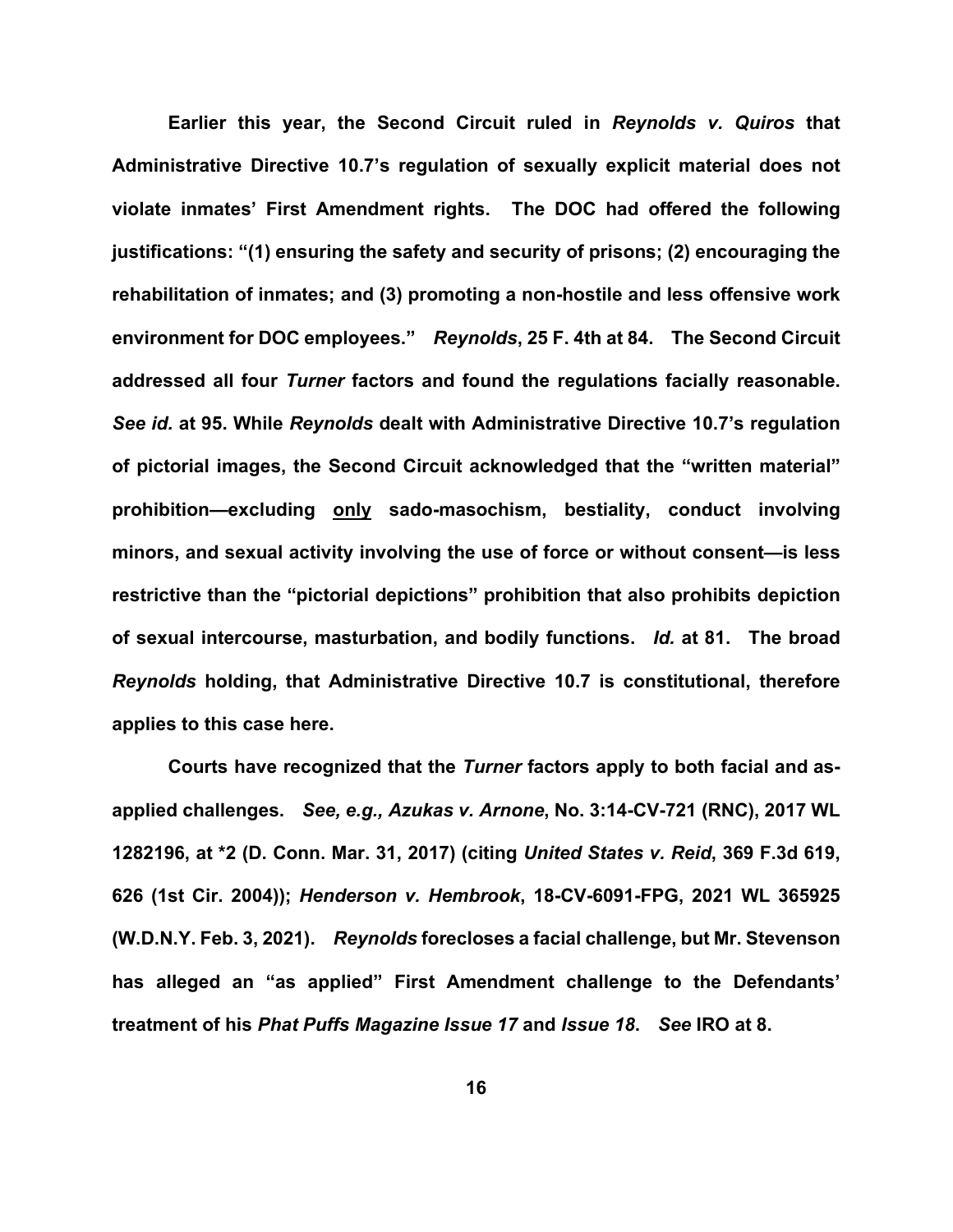**Defendants argue the evidence demonstrates that Mr. Stevenson's two** *Phat Puffs Magazine* **Issues were rejected based on written sexually explicit material under the relevant provisions of Administrative Directive 10.7 that are reasonably related to DOC's interests in offender rehabilitation, secure and orderly facilities, and a non-hostile work environment for correctional staff. Accordingly, the Court considers the** *Turner* **factors as applied to the** *Phat Puffs Issue Magazine Issue* **17** and *Issue 18* to determine whether Defendants' regulation of Mr. Stevenson's First **Amendment rights was reasonably related to penological interests.** 

## **1.** *Legitimate Penological Justification*

**The first** *Turner* **factor is "multifold" and requires proof that "the governmental objective underlying the regulations at issue is [1] legitimate, and [2] neutral, and that [3] the regulations are rationally related to that objective."**  *Thornburg v. Abbott***, 390 U.S. 401, 414 (1989).**

**Defendants have proffered evidence in support of their assertion that keeping out of DOC facilities written sexually explicit material—involving the use of force, sexual activity without consent, and/or sado-masochism which sensationalizes sexual violence—furthers the penological interests in inmate rehabilitation, security, and a non-hostile work environment because such material can create a sexually-charged environment, lead to increased inmate aggression, and increased likelihood of acts of violence or sexual violence against inmates and staff. Defs.' Rule 56(a) at ¶¶ 7-12; Hartnett Decl. at ¶¶ 11-13. In its recent decision, the Second Circuit affirmed that DOC's ban of sexually explicit materials**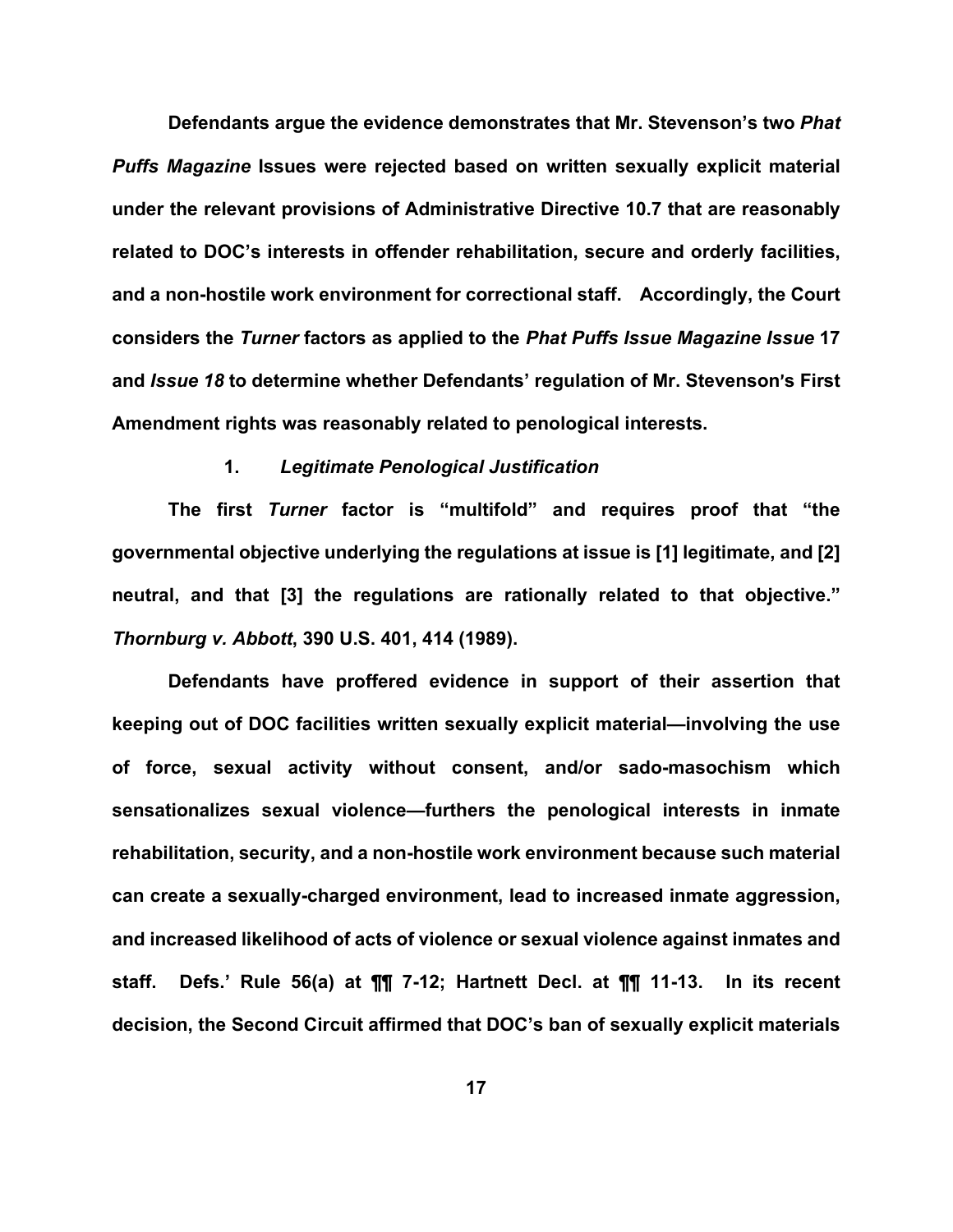**under 10.7 was reasonably related to furthering inmate rehabilitation, preventing inmate aggression and violence, and promoting a non-hostile work environment.**  *Reynolds*, **25 F. 4th at 85-92.[5](#page-17-0)** 

**Here, the irrefutable evidence, which the Court has reviewed, is that the five pages removed from the** *Phat Puffs Magazine Winter 2020 Issue 17* **contained interview commentary referencing sado-masochism, sexual activity without consent, and sexual activity involving the use of force.** *See* **Defs. Rule 56(a) ¶ 31. The evidence also shows that the** *Phat Puffs Magazine Summer 2020 Issue 18* **contained more than five pages with interview questions and answers referencing sado-masochism and sexual activity involving the use of force. Defs.' Rule 56(a) at ¶ 40.** 

**Mr. Stevenson has not adduced evidence to raise an inference that Defendants' treatment of his** *Phat Puffs Issues 17 and 18* **was not reasonably related to DOC's valid penological interests in inmate rehabilitation, safety and security, and a non-hostile work environment. Absent any evidence to the contrary, the Court concludes that Defendants' treatment of Mr. Stevenson's** *Phat Puffs Magazine Issue 17* **and** *Phat Puffs Magazine Issue 18* **was rationally related** 

<span id="page-17-0"></span>**<sup>5</sup> The first** *Turner* **factor also requires that the legitimate governmental objective be "neutral."** *Turner***, 482 U.S. at 90. The** *Reynolds* **Court affirmed the "neutrality" of DOC's objectives through Administrative Directive 10.7 that are "unrelated to the suppression of expression—***i.e.***, protecting DOC staff from a hostile work environment, ensuring the safety and security of DOC facilities, and facilitating the rehabilitation of sex offender inmates."** *Reynolds***, 25 F. 4th at 91-92. Mr. Stevenson has not adduced any evidence suggesting that Defendants lacked a neutral objective unrelated to the suppression of expression in their treatment of his** *Phat Puffs Magazine Issues 17* **and** *Issue 18***.**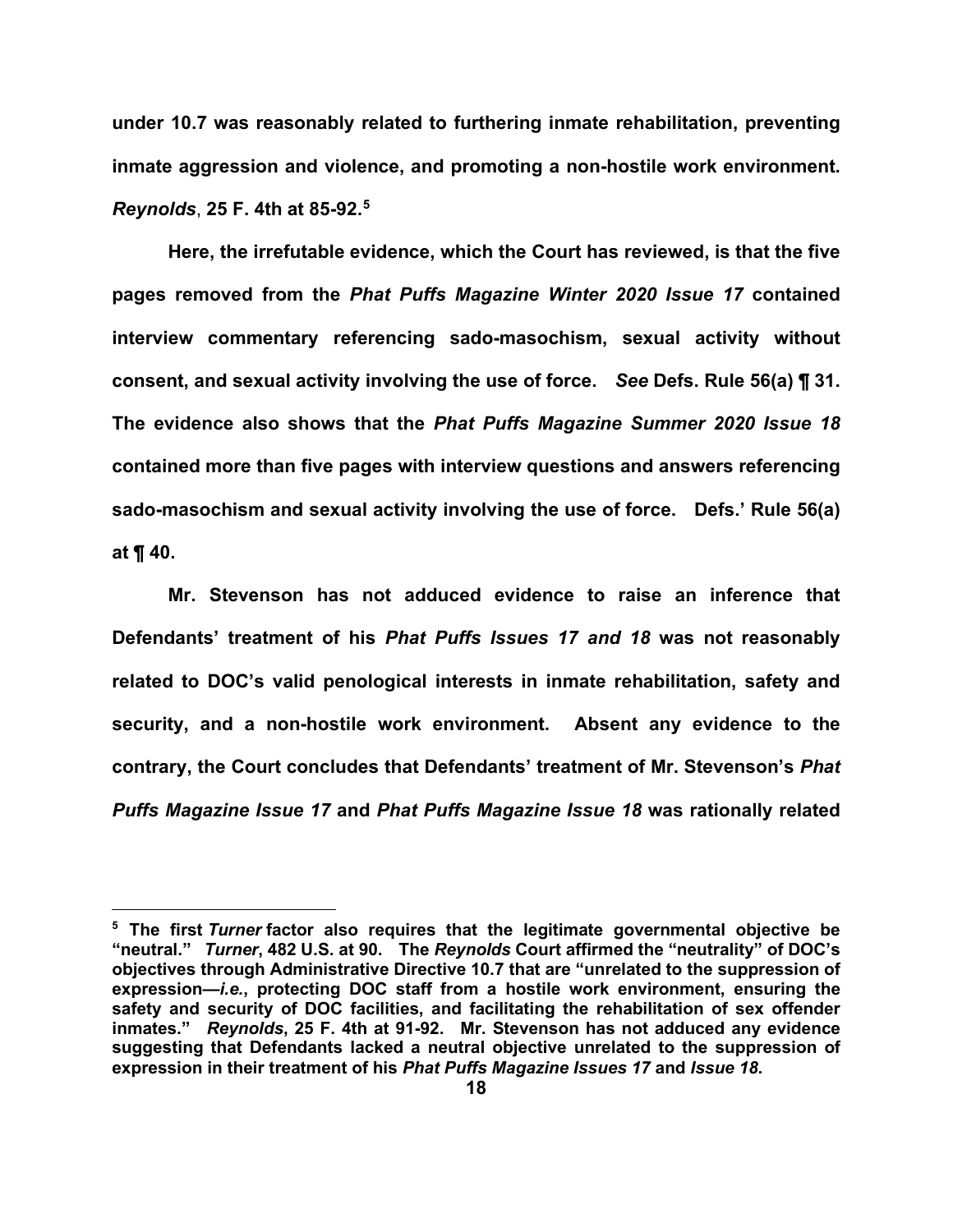**to Defendants' legitimate penological interests in inmate rehabilitation, security and a non-hostile work environment.** 

## **2.** *Alternative Avenues of Expression*

 **For the second factor, the Court must assess whether "there are alternative means of exercising the right that remain open to prison inmates."** *Turner***, 482 U.S. at 90. Relevant to Administrative Directive 10.7's restrictions on sexually explicit materials, the Second Circuit has defined the right at issue "sensibly and expansively" and "allow[ing] for flexibility in determining what qualifies as another means of expression" as the "right to receive sexually explicit communications."**  *Reynolds***, 25 F. 4th at 92 (quoting** *Giano***, 54 F.3d at 1055) (other citations omitted).** 

**Under this factor, the Court considers the alternatives for Mr. Stevenson's exercise of his right to receive sexually explicit communications, which is implicated by Defendants' restrictions on his two Issues of** *Phat Puffs Magazine***. The alternatives for exercising a restricted right need be available but not ideal.**  *See Overton***, 539 U.S. at 135. Under Administrative Directive 10.7, an inmate such as Mr. Stevenson may receive pictorial materials containing sexual content that are not within the definition of "sexually explicit" or that "taken as a whole, are literary, artistic, educational or scientific in nature."** *Reynolds***, 25 F. 4th at 92; A.D. 10.7(4)(N)(1)(g)(1)-(2). As this Court has previously noted, an inmate may receive both "sexually graphic written notes" and "romantic letters" or "sexually explicit written materials so long as it does not threaten the 'security, good order, or discipline' of a facility by, for instance, depicting sado-masochism, bestiality, child**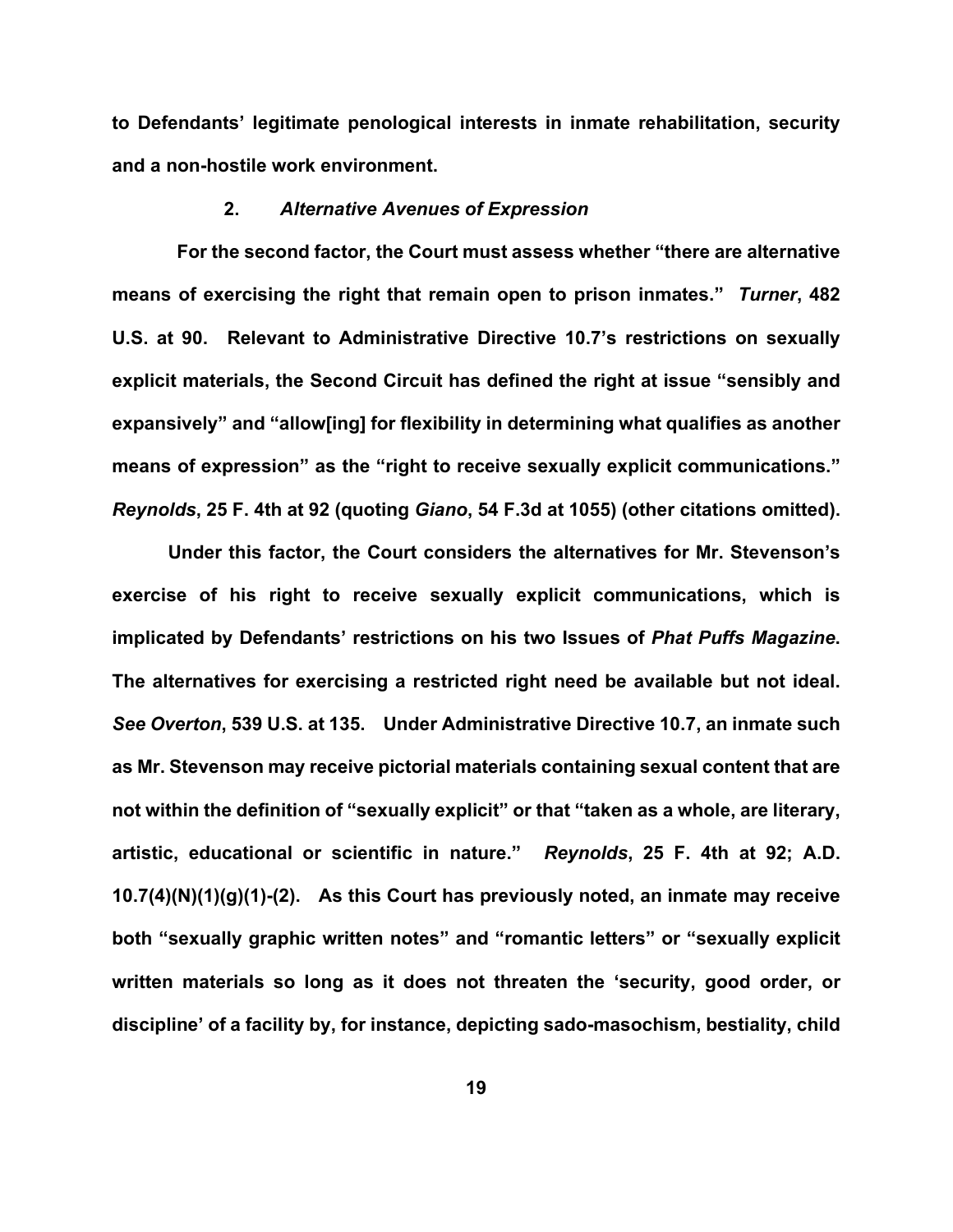**sexual activity, or forceful sexual activity."** *See Reynolds v. Cook***, No. 3:13-CV-388 (SRU), 2020 WL 1140885, at \*20 (D. Conn. March 9, 2020) (quoting A.D. 10.7(4)(N)((1)(g)(2)).** 

**Moreover, it is not disputed that more Issues of** *Phat Puffs Magazine* **have been approved than rejected and that Mr. Stevenson has received numerous Issues of** *Phat Puffs* **throughout his incarceration.** *See* **Defs.' Rule 56(a) at ¶ 27; Pl.'s Grievances at 3. Accordingly, the Court concludes that Defendants' treatment of**  *Phat Puffs Magazine Issue 17* **and** *Issue 18* **did not leave Mr. Stevenson without other available avenues to exercise his right to receive sexually explicit communications. Thus, the second** *Turner* **factor weighs in favor of Defendants.**

## **3.** *Impact of Accommodating the Asserted Right*

**For this third factor, the Court evaluates the impact of accommodating the asserted constitutional right "on guards and other inmates, and on the allocation of prison resources generally."** *Turner***, 482 U.S. at 90. "When accommodation of an asserted right will have a significant 'ripple effect' on fellow inmates or on prison staff, courts should be particularly deferential to the informed discretion of corrections officials."** *Id***.;** *see also Thornburgh***, 490 U.S. at 418 ("Where … the right in question can be exercised only at the cost of significantly less liberty and safety for everyone else, guards and other prisoners alike, the courts should defer to the "informed discretion of corrections officials[.]") (internal citations and quotations omitted).**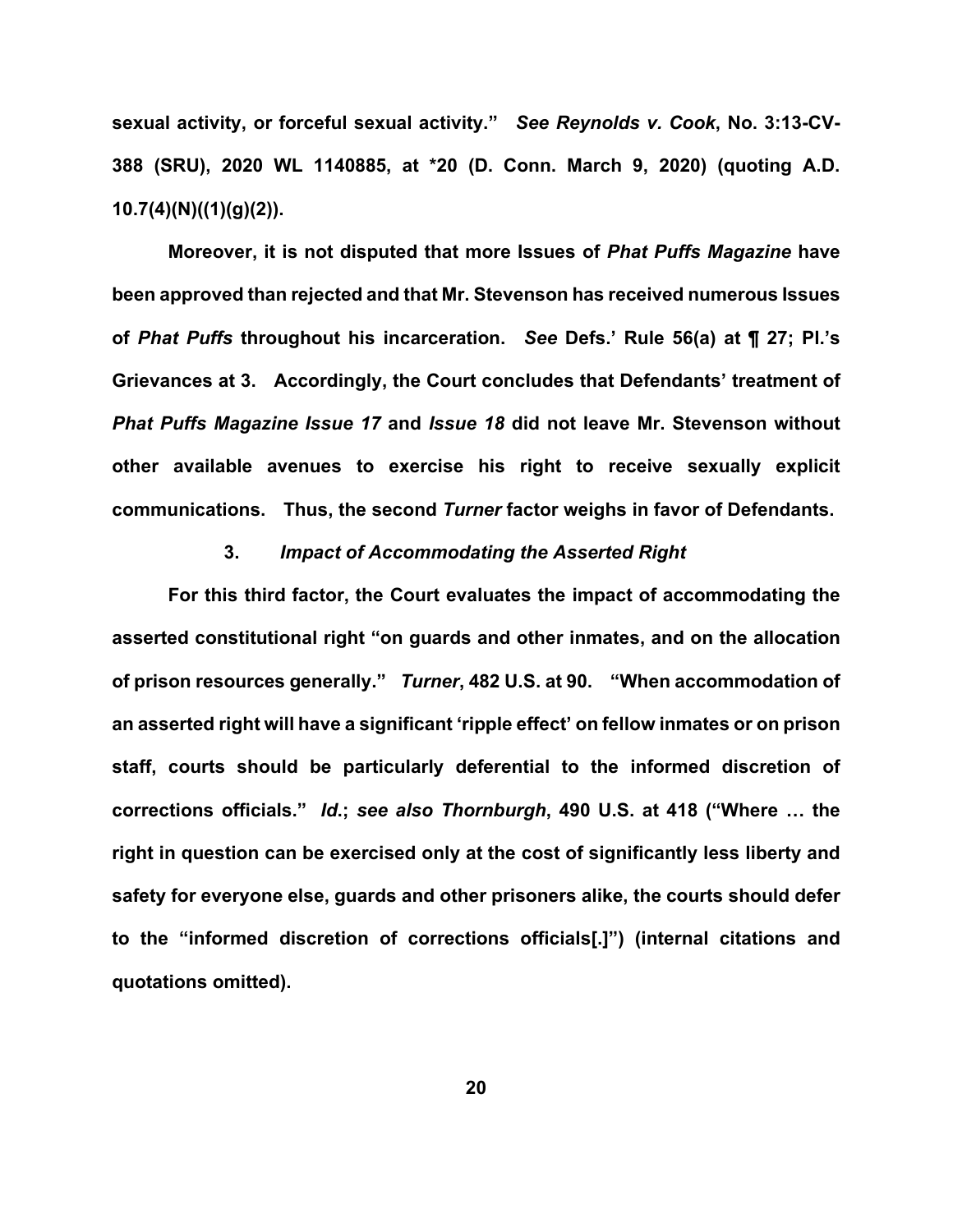**Upon reviewing the** *Reynolds* **record, the Second Circuit observed that "prior to the implementation of A.D. 10.7 in 2012, the inmate right at issue was being exercised with significant costs to the work environment of DOC staff and with risk to the safety and security of staff and inmates alike, as well as the rehabilitation of sex offender inmates."** *See Reynolds***, 25 F. 4th at 93. There is no evidence that providing him with the objectionable sexually explicit material under Administrative Directive 10.7 would not be detrimental to protecting staff from a hostile work environment, ensuring the safety and security of DOC facilities, and promoting inmate rehabilitation.****Accordingly, the third** *Turner* **factor weighs in favor of Defendants.**

## **4.** *Existence of Ready Alternatives*

**"The Fourth** *Turner* **factor considers whether there are easily available alternative to the regulation."** *Reynolds***, 25 F. 4th at 93. This factor is not a**  "'least restrictive' alternative test" and "[p]rison officials do not have to set up and then shoot down every conceivable method of accommodating the claimant's **constitutional complaint.**@*Turner***, 482 U.S. at 90. "[I]f an inmate claimant can point to an alternative that fully accommodates the prisoner's rights at** *de minimis* **costs to valid penological interests, a court may consider that as evidence that the regulation does not satisfy the reasonable relationship standard."** *Id.* **"The existence of obvious, easy alternatives may be evidence that the regulation is not reasonable, but is an 'exaggerated response' to prison concerns."** *Id.* **at 91.**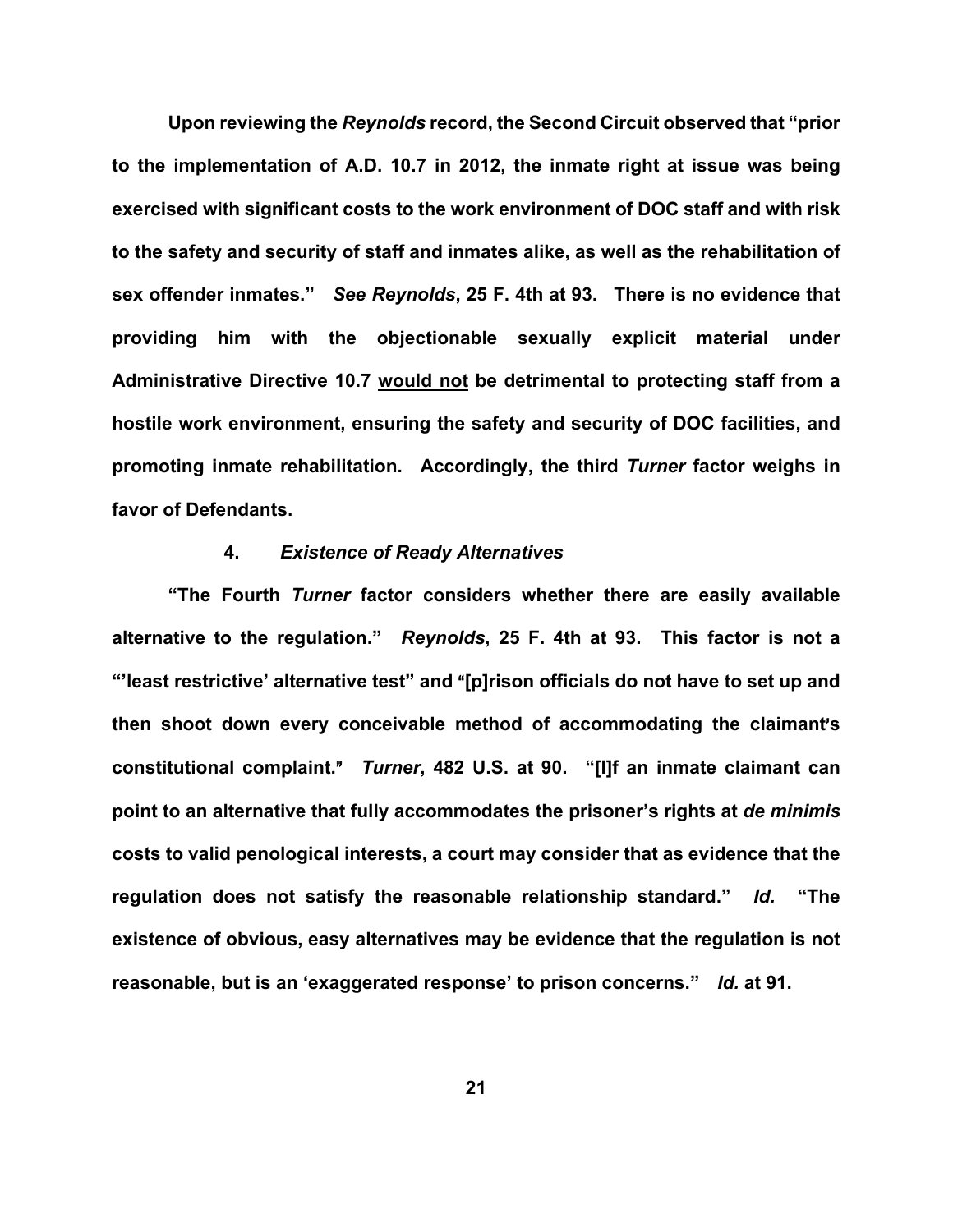**With respect to** *Phat Puffs Magazine Issue 17* **and** *Issue 18,* **there is no evidence that any "obvious, easy alternative" could "fully" accommodate his rights at a** *de minimis* **cost to valid penological interests.** *See Turner***, 482 U.S. at 90. Indeed, Administrative Directive 10.7 requires the MRB to review specific content it does not permit categorical restrictions of publications without review. It is only when the number of pages with impermissible content rises to six pages does the policy permit the rejection of entire magazines, a reasonable balance giving an inmate the opportunity to exercise his right to view sexually explicit material while also preventing excessive use of administrative resources. This is a measured and rational solution that gives Mr. Stevenson the opportunity to review ample other publications. He has not provided evidence of another, workable solution with** *de minimis* **costs to the DOC. Accordingly, based on the present record, there is no inference that Defendants' treatment of Mr. Stevenson's** *Phat Puffs Magazine Issue 17* **and** *Issue 18* **under Administrative Directive 10.7 was an exaggerated response to prison concerns.** 

**In sum, the four** *Turner* **factors weigh in Defendants' favor. The present record shows that Defendants' treatment of Mr. Stevenson's two Issues of** *Phat Puffs Magazine* **under Administrative Directive 10.7 was reasonably related to the valid penological goals of protecting staff from a hostile work environment, ensuring the safety and security of DOC facilities, and promoting inmate rehabilitation. Mr. Stevenson has failed to raise any genuine dispute as to any material fact relevant to the merits of his First Amendment claims. Thus, based**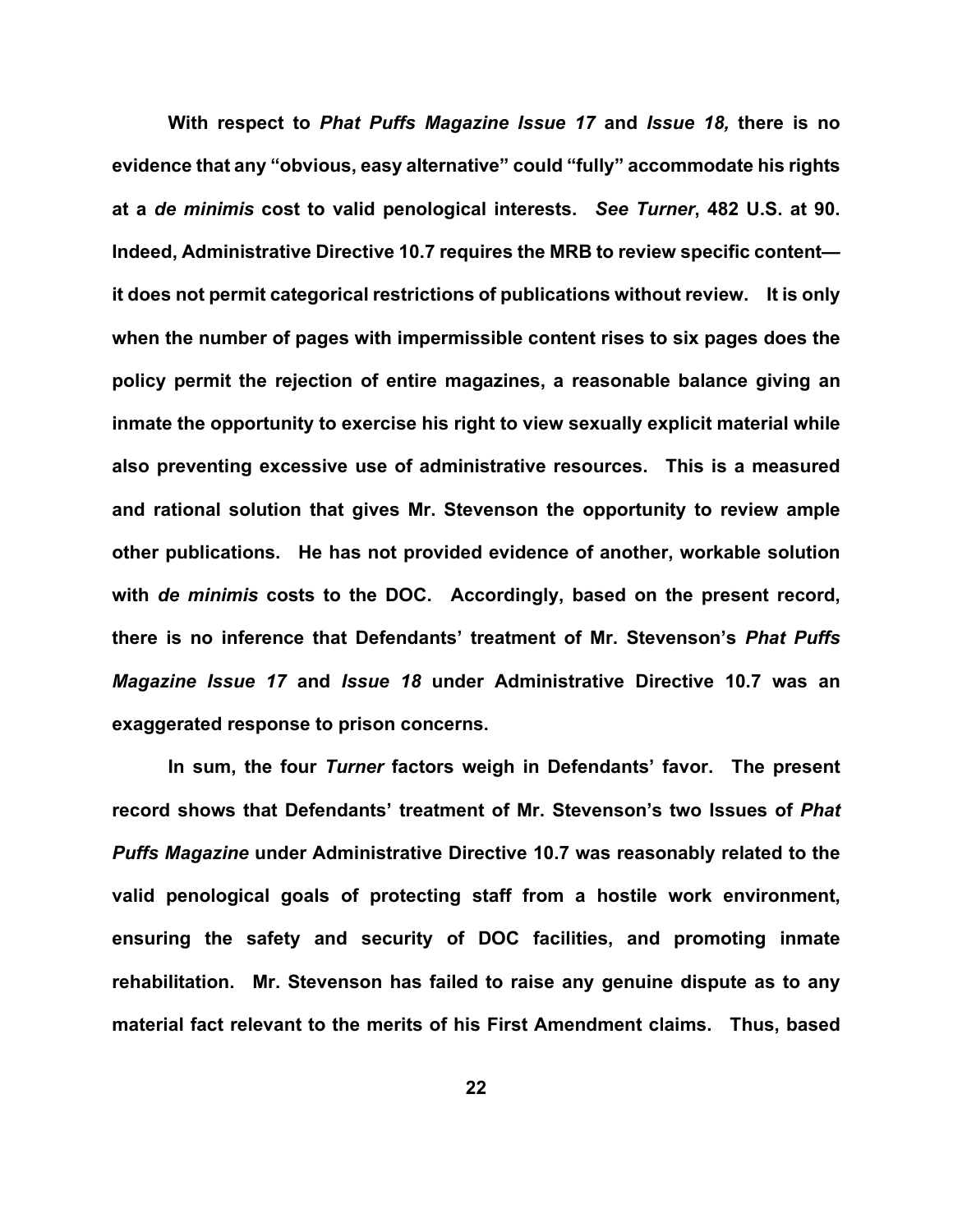**on the present record, the Court GRANTS Defendants' motion for summary judgment on the merits of Mr. Stevenson's First Amendment claim.** 

## **B. Fourteenth Amendment**

**The Fourteenth Amendment's Equal Protection Clause requires that similarly situated persons be treated the same.** *See City of Cleburne v. Cleburne Living Ctr.***, 473 U.S. 432, 439-40 (1985). To state an equal protection claim, a plaintiff must allege facts showing that: (1) he was treated differently from similarly situated individuals and (2) that the difference in or discriminatory treatment was based on "'impermissible considerations such as race, religion, intent to inhibit or punish the exercise of constitutional rights, or malicious or bad faith intent to injure a person.'"** *Diesel v. Town of Lewisboro***, 232 F.3d 92, 103 (2d Cir. 2000). Absent allegations to support "class-based" discrimination, an individual may state an equal protection claim by alleging that he or she has been intentionally and "irrationally singled out as a . . . class of one."** *Engquist v. Or. Dep't of Agric.,* **553 U.S. 591, 601 (2008). A plausible class-of-one claim requires the plaintiff to demonstrate an "'extremely high degree of similarity'" with the person to whom he or she is comparing himself or herself.** *Ruston v. Town Bd. for Town of Skaneateles***, 610 F.3d 55, 59 (2d Cir. 2010) .**

**In his complaint, Mr. Stevenson asserts that his Fourteenth Amendment rights were violated when Defendants rejected his Black-owned publications but approved white-owned publications that had the same style and content form.**  *See* **Compl. at 8 (¶¶ 4-7). Mr. Stevenson alleges that Defendants King and Hartnett**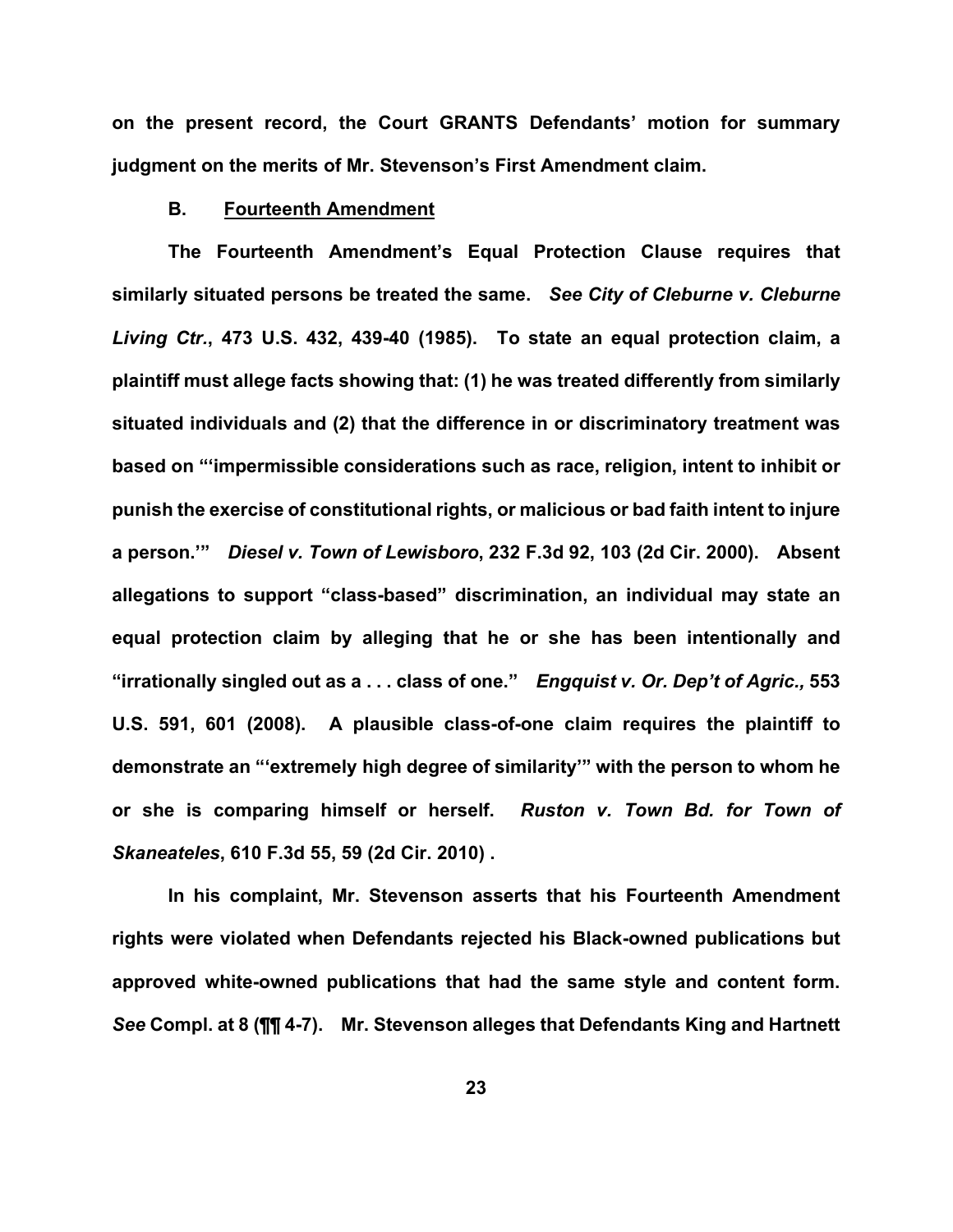**permitted other publications with material concerning sex and security issues written by white authors (including,** *inter alia***, James Patterson, Jackie Collins, and Vince Flynet) into the facility and included these publications in the prisoner's library; and that they have allowed the sexually explicit, white-owned publication of** *Letters to Penthouse* **into the facility.** *Id.* **at 5 (¶¶ 6-9). The Court permitted Mr. Stevenson to proceed on his equal protection class based theories of racially discriminatory treatment and a class-of-one.** *See* **IRO at 10.** 

**Defendants argue summary judgment should be granted for three reasons. First, Mr. Stevenson did not exhaust his administrative remedies regarding his Fourteenth Amendment claim. Second, Mr. Stevenson fails to state a claim upon which relief may be granted. Third, Mr. Stevenson does not have standing to bring these claims on behalf of** *Phat Puffs Magazine***.** 

## **1.** *Defendants' First Argument: Exhaustion of Administrative Remedies*

**The PRLA, which governs actions brought by prison inmates, requires a prisoner to exhaust administrative remedies prior to filing a federal lawsuit regarding prison conditions. 42 US.C. § 1997e(a). A claim is not exhausted until the inmate complies with all administrative deadlines and procedures.** *See Woodford v. Ngo***, 548 U.S. 81, 90 (2006). Informal efforts to put prison officials on notice of inmate concerns do not satisfy the exhaustion requirement.** *See Marcias v. Zenk***, 495 F.3d 37, 43 (2d Cir. 2007). If the deadline to file a grievance has passed, an unexhausted claim is barred from federal court.** *See Woodford***, 548 U.S. at 95. Thus, "untimely or otherwise procedurally defective attempts to secure**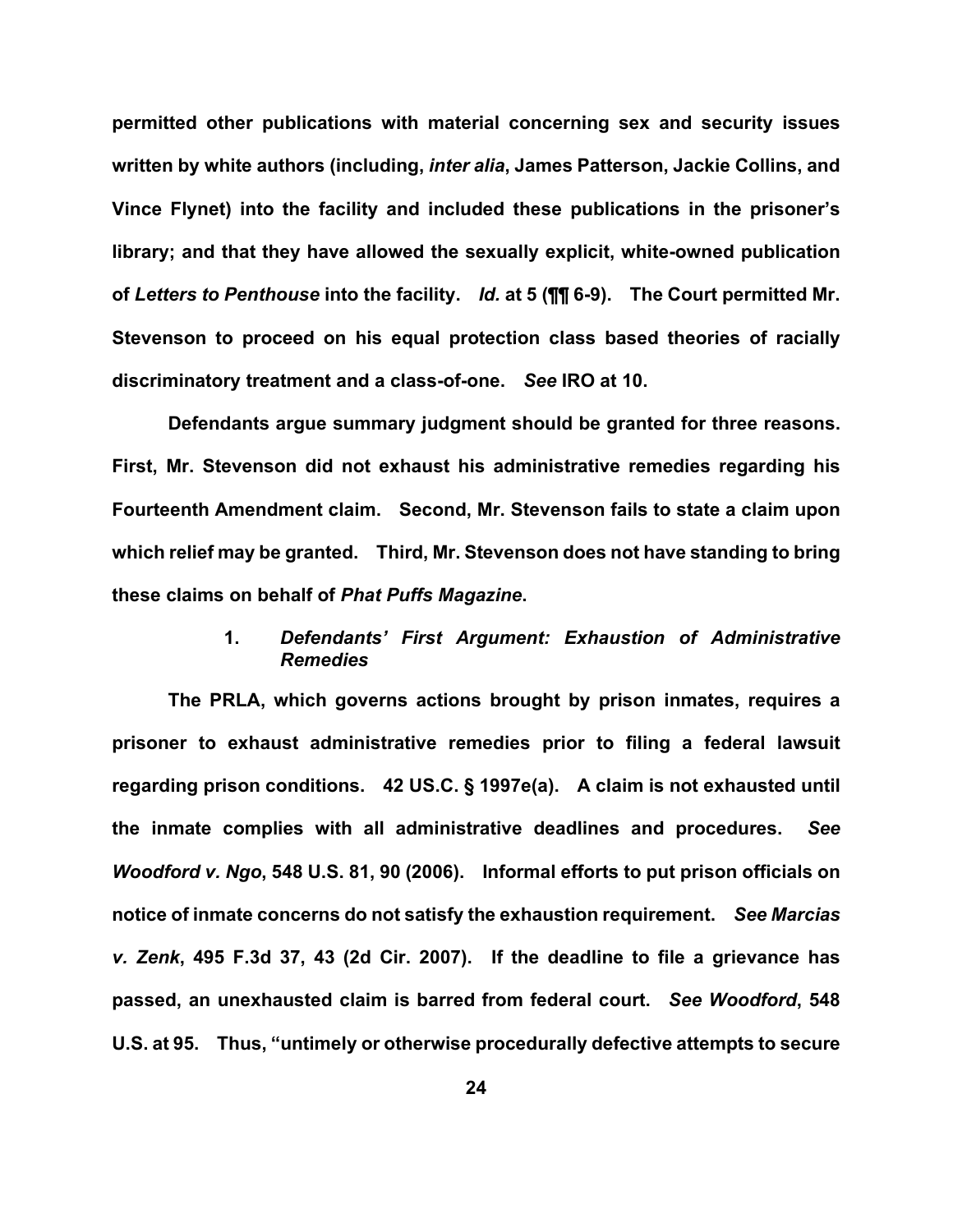**administrative remedies do not satisfy the PLRA's exhaustion requirements."** *Ruggiero v. County of Orange***, 467 F.3d 170, 176 (2d Cir. 2006) (quoting** *Woodford***, 548 U.S. at 83–84).**

**Defendants maintain that Mr. Stevenson failed to exhaust his administrative remedies prior to filing this action on his equal protection claims of discriminatory conduct under either Administrative Directive 9.6(6) (the grievance process) and/or 9.6(13) (the appeal process when unacceptable correspondence is rejected). The Court agrees.**

## **i. Mr. Stevenson Did Not Exhaust His Remedies Under Administrative Directive 9.6 With Respect to His Fourteenth Amendment Claim.**

**Failure to exhaust is an affirmative defense under the PLRA.** *See Jones v. Bock***, 549 U.S. 199, 217 (2007). The defendant bears the burden to prove that an inmate did not exhaust his or her remedies prior to filing the action in court.**  *See Johnson v. Mata***, 460 Fed. App'x 11, 15 (2d Cir. 2012) ("The defendants have the burden of showing that there is no genuine issue of material fact as to exhaustion that would preclude summary judgment.").** 

**The purpose of the exhaustion requirement is to give the DOC an opportunity to address the issue before a lawsuit is filed. The Supreme Court has explained:**

**Because exhaustion requirements are designed to deal with parties who do not want to exhaust, administrative law creates an incentive for these parties to do what they would otherwise prefer not to do, namely, to give the agency a fair and full opportunity to adjudicate their claims. Administrative law does this by requiring proper exhaustion of administrative remedies, which means using all steps that the agency holds out, and doing so properly (so that the agency addresses the issues on the merits).**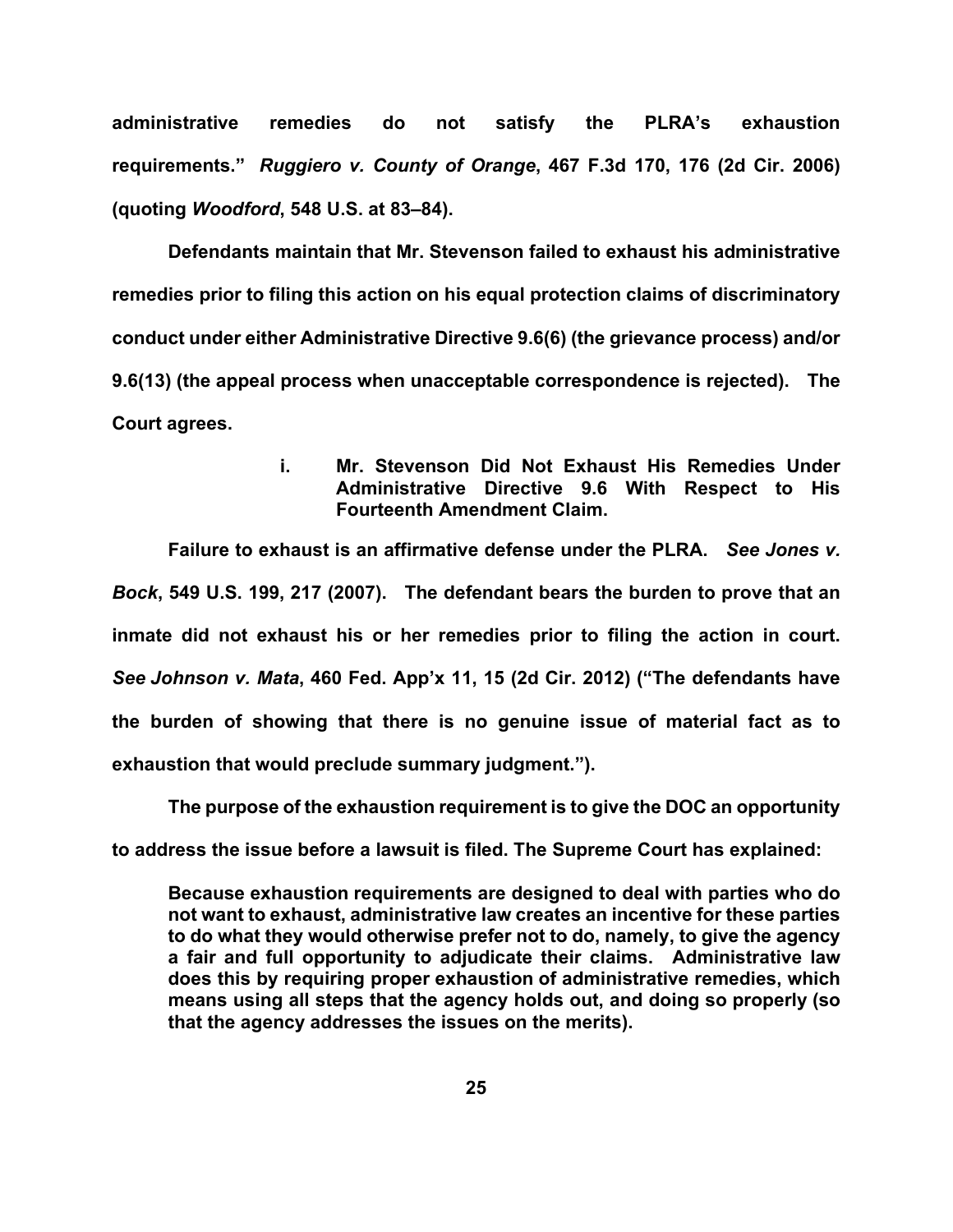*Woodford***, 548 U.S. at 90 (citation and internal quotation marks omitted). Therefore, the inmate must provide sufficient information to put prison officials on notice of claims that could be filed in federal court.** *See Baltas v. Rivera***, No. 3:19CV1043 (MPS), 2020 WL 6199821, at \*8 (D. Conn. Oct. 22, 2020) ("Because the exhaustion requirement is intended to afford officials an opportunity to address the issue internally, . . . the inmate must include sufficient information to enable prison officials to address the same claim asserted in federal court.");** *Garcia v. Univ. of Connecticut Health Care Ctr.***, No. 3:16CV852 (JCH), 2018 WL 5830840, at \*6 (D. Conn. Nov. 7, 2018) (stating plaintiff failed to exhaust retaliation claims where his grievance contained no factual information as to the claim and indicated only that he was "placed in restraint in retaliation for his conduct.").** 

**Here, Mr. Stevenson's appeals of the MRB decisions failed to provide any notice to the DOC of his Equal Protection claims. Mr. Stevenson timely filed his appeals of the MRB decisions under Administrative Directive 9.6(13) relevant to his**  *Phat Puffs Winter Magazine Issue 17* **and** *Issue 18***.** *See* **Pl.'s Grievances at 2-3, 6- 7. But the appeals were limited to two arguments: (1) previous** *Phat Puffs Magazine* **Issues were given to him in their entirety, and (2) Defendants did not sufficiently explain the reason for rejecting content.** *See* **Pl.'s Grievances at 3, 7. Mr. Stevenson argued the content was permissible because** *Phat Puffs Magazine*  **is a "non-nude magazine."** *Id.* **Mr. Stevenson's appeals never mention he was treated differently from any other inmate, let alone that he was discriminatorily treated based on race, as he now contends.**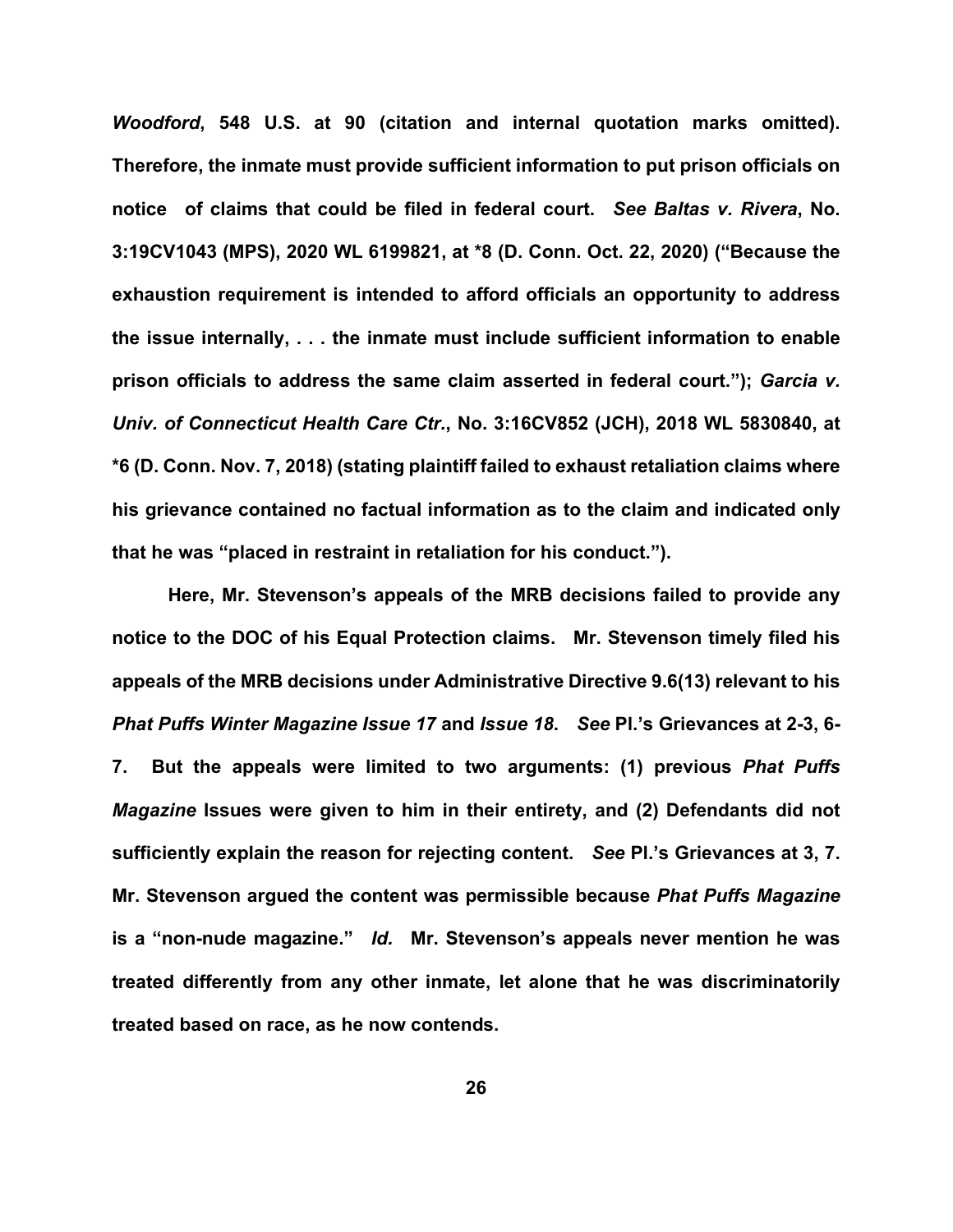**Defendants have also submitted undisputed evidence, including the declaration from Administrative Remedies Coordinator Michael Lyle, demonstrating that Mr. Stevenson filed other grievances (not including his appeals of the MRB decision) under Administrative Directive 9.6(6) while confined at Corrigan between July 1, 2020 through October 20, 2020. Defs.' Rule 56(a) at ¶¶ 61-62;** *see* **Lyle Decl., Defs.' Summ. J. Ex. D [ECF No. 29-7], at ¶¶ 10-14. None of these grievances complained of discriminatory conduct relating to the MRB's review of the** *Phat Puffs Magazine* **Issues. [6](#page-26-0) Defs.' Rule 56(a) at ¶ 61; Pl.'s Additional Grievances, Defs.' Summ. J. Ex. E [ECF No. 29-8]; Pl.'s Rule 56(a) at ¶ 61. Nor does Mr. Stevenson dispute that he failed to file any other grievances under Administrative Directive 9.6 during this period. Defs.' Rule 56(a) at ¶ 62; Pl.'s Rule 56(a) at ¶ 62.** 

**Accordingly, the undisputed evidence shows that Mr. Stevenson has not exhausted his Equal Protection Claims through his challenges to the MRB decision under Administrative Directive 9.6.**

> **ii. Mr. Stevenson Has Not Provided Evidence Showing His Remedies Were Unavailable.**

**Even if a remedy is "officially on the books," the exhaustion requirement may be excused when the remedy is not available in practice.** *Ross v. Blake***, 578 U.S. 632, 642-643 (2016) ("[A]n inmate is required to exhaust those, but only those,** 

<span id="page-26-0"></span>**<sup>6</sup> In these appeals, Mr. Stevenson complained about rejected grievances concerning the lack of halal food, loss of his job, and his request for single cell status. Pl.'s Additional Grievances at 3-4, 6-7, 9-10.**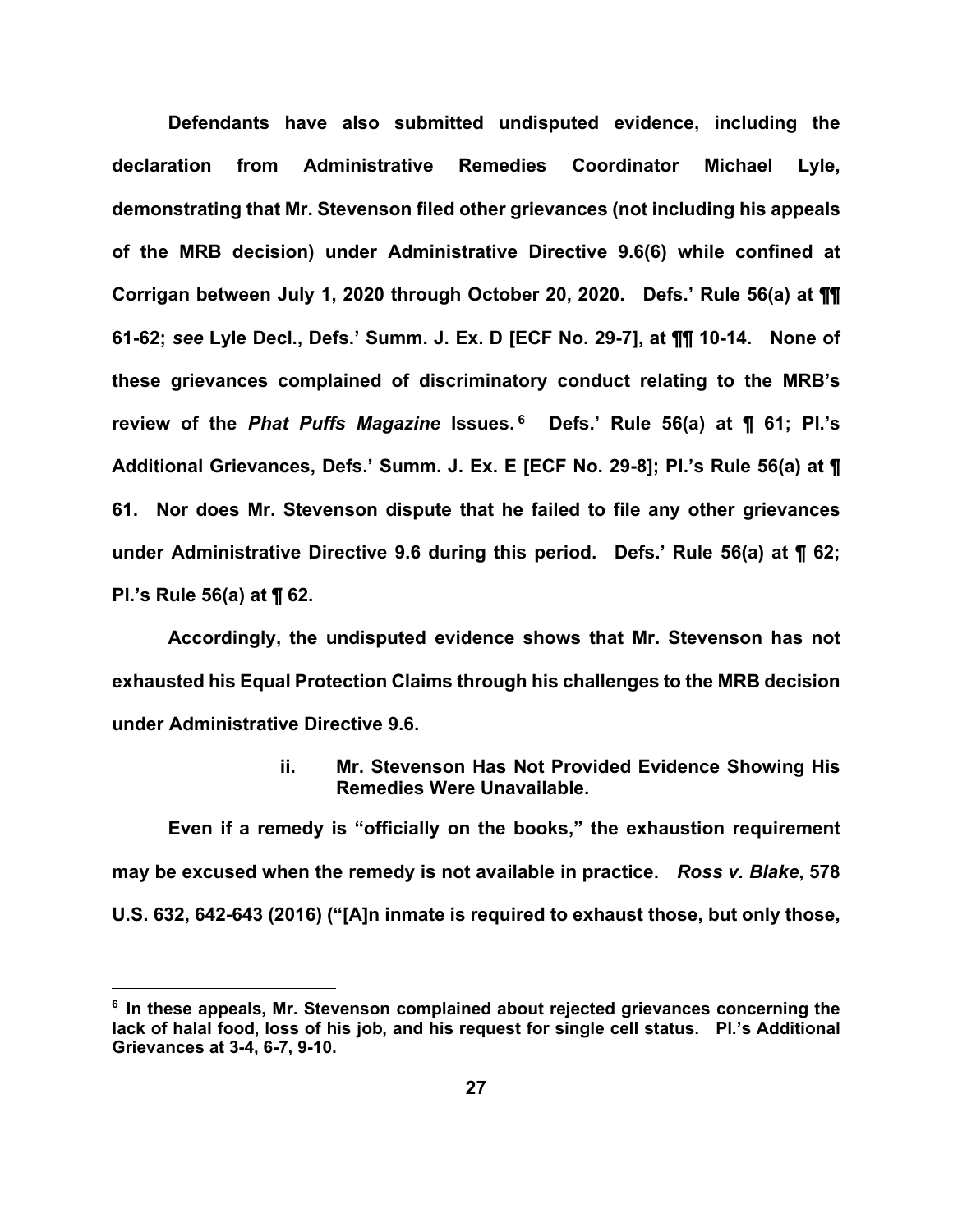**grievance procedures that are 'capable of use' to obtain 'some relief for the action complained of.'") In other words, where a defendant satisfies its burden to show the plaintiff failed to exhaust administrative remedies, a plaintiff can nonetheless defeat summary judgment by presenting evidence that the exhaustion process was unavailable.** *See Hudson v. Kirkey***, No. 920CV0581 (LEK/DJS), 2021 WL 1966721, at \*3 (N.D.N.Y. May 17, 2021) (explaining that once defendant introduces evidence of a functional grievance system, plaintiff could not survive summary judgment without submitting competent evidence to indicate unavailability);** *Brooks v. Mullen***, No. 14-CV-6690-FPG, 2020 WL 6158614, at \*5 (W.D.N.Y. Oct. 21, 2020) (citations omitted).** 

**The United States Supreme Court has established three circumstances under which an inmate need not exhaust the administrative procedure as it is deemed unavailable: (1) "when (despite what regulations or guidance materials may promise) it operates as a simple dead end—with officers unable or consistently unwilling to provide any relief to aggrieved inmates;" (2) when a procedure is "so opaque that it becomes, practically speaking, incapable of use;" or (3) "when prison administrators thwart inmates from taking advantage of a grievance process through machination, misrepresentation, or intimidation."**  *Ross***, 578 U.S. at 643-644. "Whether an administrative remedy was available to a prisoner in a particular prison or prison system is ultimately a question of law, even when it contains factual elements."** *Hubbs v. Suffolk Cty. Sheriff's Dep't***, 788 F.3d 54, 59 (2d Cir. 2015).**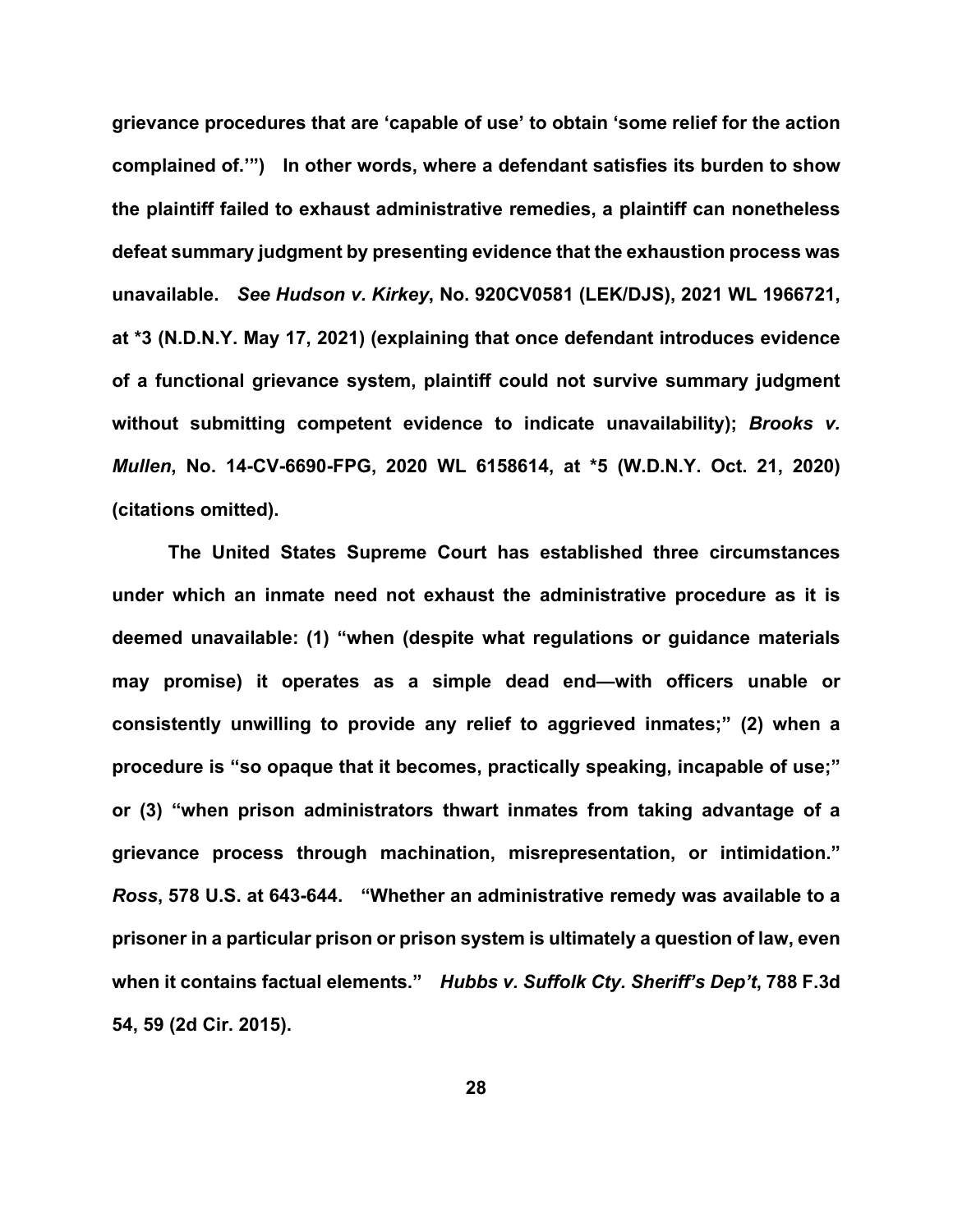**The record fails to suggest that Mr. Stevenson's administrative remedies under Administrative Directive 9.6 were unavailable so as to excuse Mr. Stevenson's exhaustion requirement***.* **Mr. Stevenson appears to concede that inmates were able to file grievances, that grievances were being processed, and that the DOC adjudicated them, including during the relevant time period between July 1 and October 10, 2020.** *See Otero v. Purdy***, No. 3:19-CV-01688 (VLB), 2021 WL 4263363, at \*10 (D. Conn. Sept. 20, 2021) (noting plaintiff's prior grievance filing demonstrated availability of administrative remedies). Indeed, Mr. Stevenson filed numerous grievances, both about the Phat Puffs Magazine Issues and about other subject matters.** *See* **Pl.'s Additional Grievances at 3-4, 6-7, 9-10. He could have included his Fourteenth Amendment complaints into his** *Phat Puffs* **grievances, but he did not. His failure to do so does not mean the remedies were unavailable.** 

**Because Defendants have shown that Mr. Stevenson's administrative remedies were available, but he nonetheless failed to exhaust his administrative remedies for his Equal Protection Claims under Administrative Directive 9.6, the Court grants the motion for summary judgment on the Fourteenth Amendment Claims.** 

# **2.** *Defendants' Second and Third Arguments: The Merits and Standing*

 **Given Mr. Stevenson failed to exhaust his Fourteenth Amendment Equal Protection Claims in compliance with the PLRA, the Court need not reach the merits of such claims.** *See Feaster v. U.S. Bureau of Prisons***, 37 F. App'x 15, 17 (2d Cir. 2002) (declining to review the merits of claims that failed on non-exhaustion**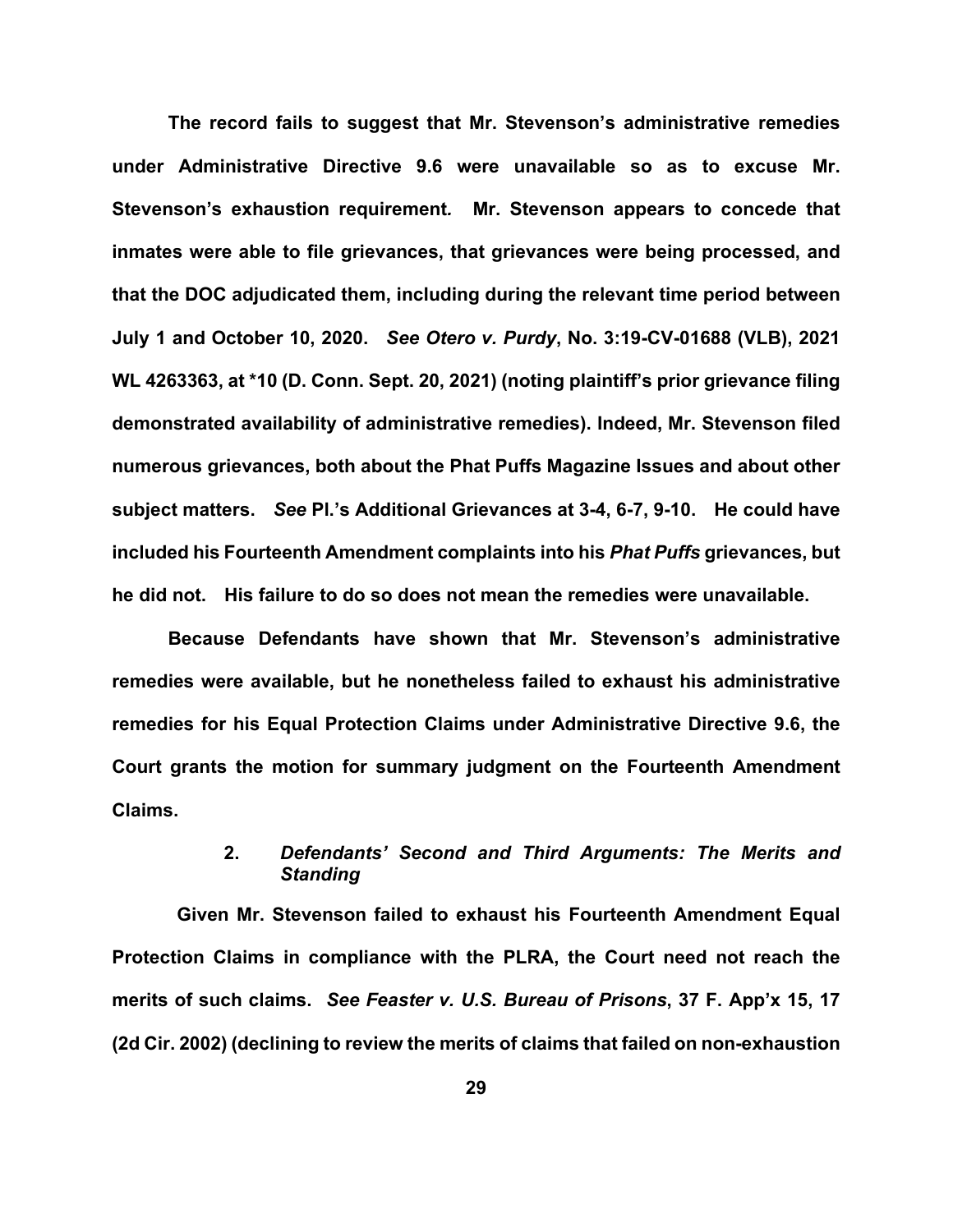**grounds). The Court notes that Mr. Stevenson has provided no comparator evidence that he was treated differently from a similarly situated inmate, nor that the DOC considered Mr. Stevenson's race in denying the** *Phat Puffs Magazine* **pages.** *See Diesel***, 232 F.3d at 103. The content that was rejected has nothing to do with race at all, but rather involves sado-masochism and materials depicting sexual activity which involves the use of force. Pl.'s Grievances at 5. Indeed, the fact that undisputed evidence shows the DOC has permitted distribution of** *Phat Puffs Magazine* **in their entirety on other occasions and that the MRB's decisions are uniformly applied to all inmates is indicative that Mr. Stevenson's Equal Protection claims cannot survive summary judgment.** 

**To the extent Mr. Stevenson contends** *Phat Puffs Magazine* **suffers from discriminatory treatment because it is a Black-owned business (versus purportedly white-owned** *Letters to Penthouse***), he does not have standing to assert Equal Protection Claims on behalf of the company.** *See Am. Psychiatric Ass'n v. Anthem Health Plans, Inc.***, 821 F.3d 352, 358 (2d Cir. 2016). In any event, the DOC's evidence shows that** *Phat Puffs Magazine* **is distributed at an equal or higher rate than** *Letters to Penthouse***. Defs.' Rule 56(a) at ¶ 48.**

## **C. Official Capacity Claims**

**The Court permitted Mr. Stevenson to proceed on his official capacity claims against Defendants Quiros, Martin, Santiago, Hartnett, and King seeking an injunctive order for DOC to provide him with his publications and stop rejecting his publications. IRO at 10-12; Compl. at 9 (¶¶ 1-2).**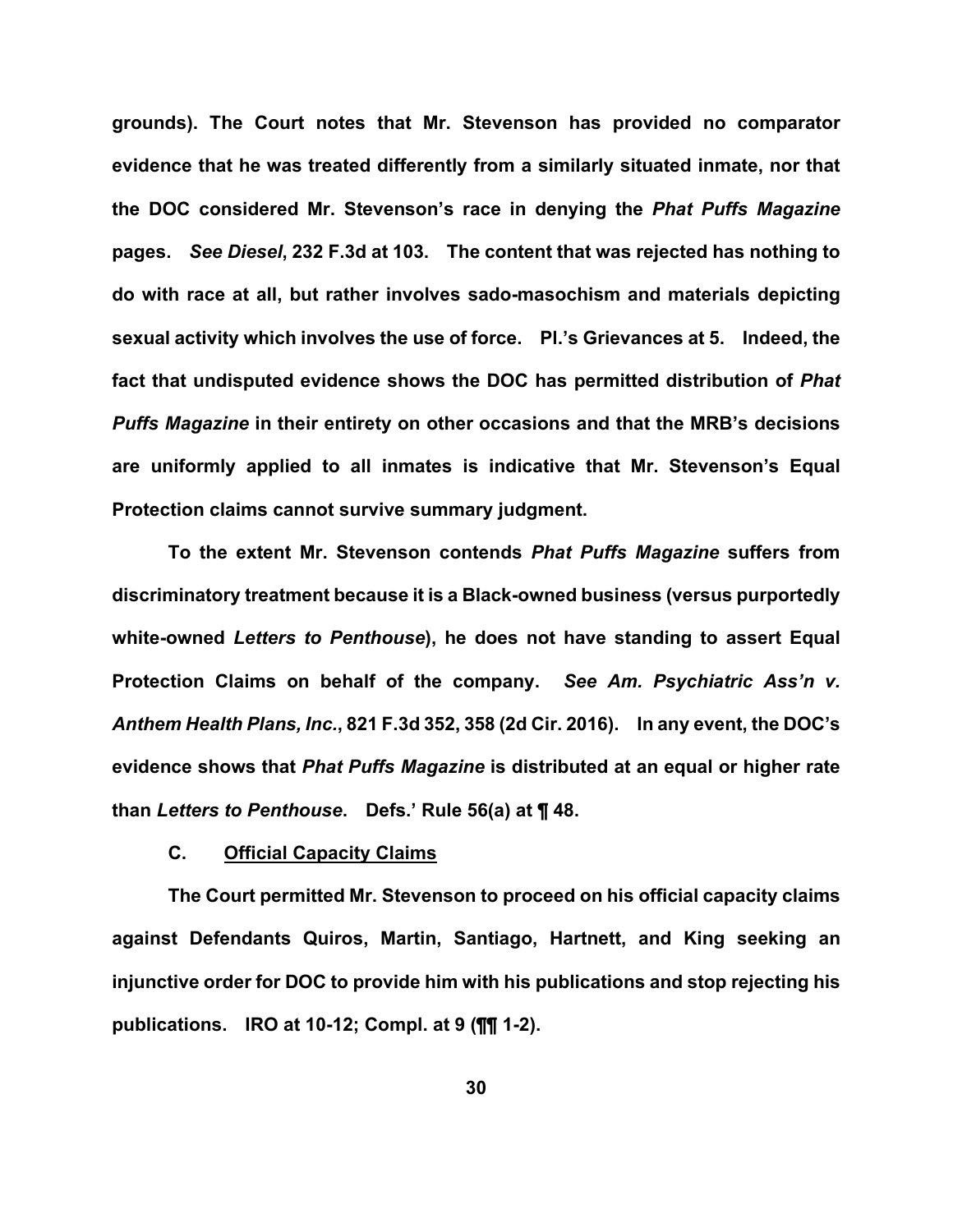**As an initial matter, any claims for money damages against Defendants who are state employees, in their official capacities, are barred by the Eleventh Amendment.** *See, e.g., Kentucky v. Graham***, 473 U.S. 159, 169 (1985).** 

**The U.S. Supreme Court recognizes a limited exception to the Eleventh Amendment's grant of sovereign immunity from suit: when a plaintiff sues a state official acting in an official capacity for prospective injunctive relief for continuing violations of federal law.** *See Ex parte Young***, 209 U.S. 123 155–56 (1908). Simply put, an injunctive relief against a state official in his official capacity only extends to an ongoing violation of the constitutional rights that will happen in the future.**  *See, e.g., Va. Office for Prot. & Advocacy v. Stewart***, 563 U.S. 247, 254 (2011). The exception to Eleventh Amendment immunity "does not permit judgments against state officers declaring that they violated federal law in the past***.***"** *See P.R. Aqueduct & Sewer Auth. v. Metcalf & Eddy***, [506 U.S. 139, 146 \(](https://www.westlaw.com/Link/Document/FullText?rs=USCLink&vr=3.0&findType=Y&cite=506%2Bu.s.%2B139&refPos=146&refPosType=s&clientid=USCourts)1993).** 

**Because this Court grants motion for summary judgment on Mr. Stevenson's First Amendment claims based on the merits and his Fourteenth Equal Protection claims based on failure to exhaust administrative remedies, Mr. Stevenson cannot show a continuing violation of his rights under federal law. Accordingly, the Court grants the motion for summary judgment on Mr. Stevenson's official capacity claims against Defendants Quiros, Martin, Santiago, Hartnett, and King.** *See Chiste v. Hotels.com L.P.***, 756 F. Supp. 2d 382, 406-07 (S.D.N.Y. 2010) (requests for injunctive relief are remedies and are dismissed with the underlying claim).**